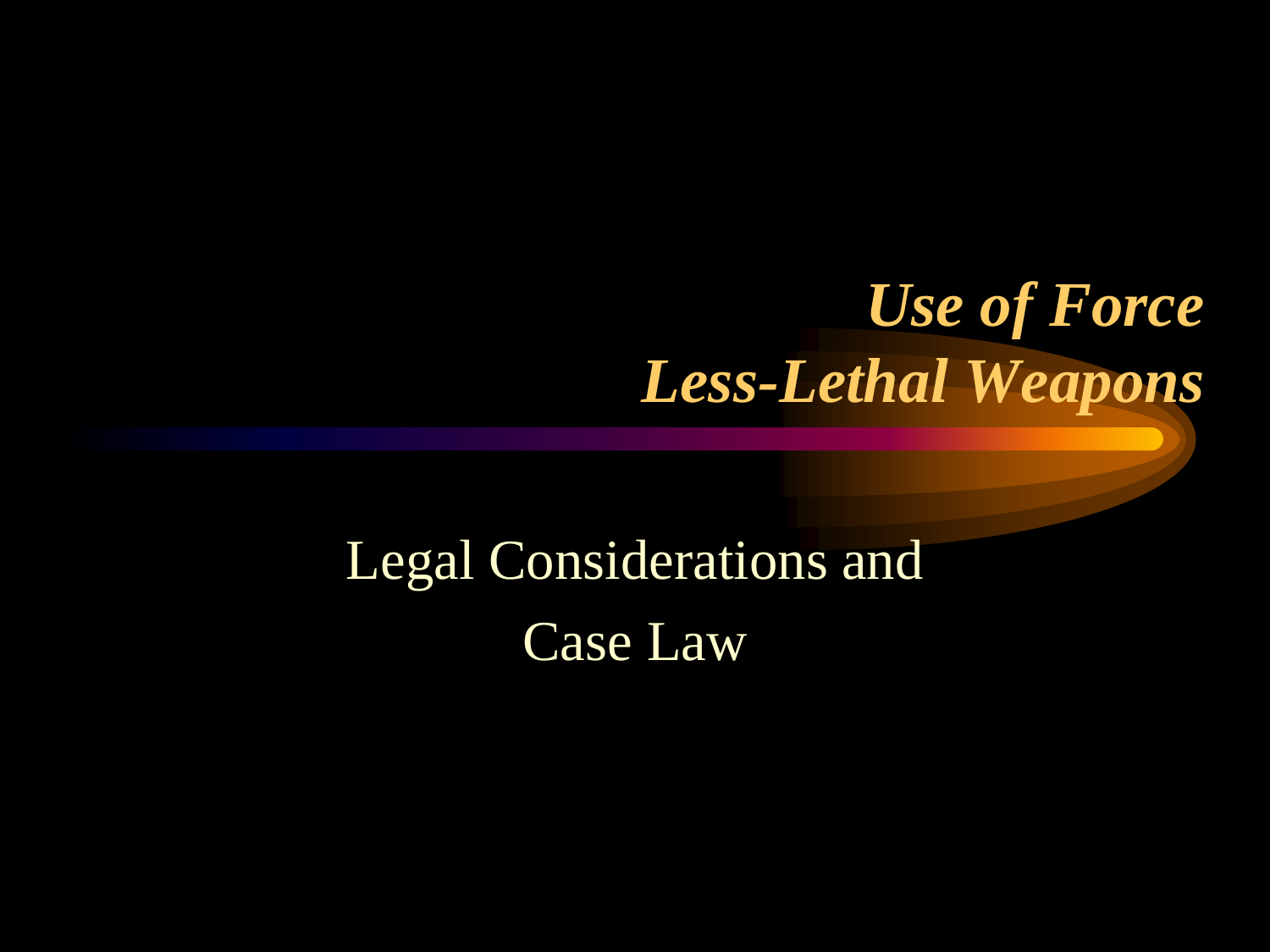#### *Society's Expectations:*

- Non-violent people should not be injured
- People on alcohol, drugs, serious psychological distress and the mentally ill should be controlled without injury
- Use Least Amount of Force
- Cause Minimal Injury or None
- Patient, Understanding and Tolerant
- Know difference between
	- intentional immediate threat of harm/fleeing felon
	- individual who needs medical/mental crisis assistance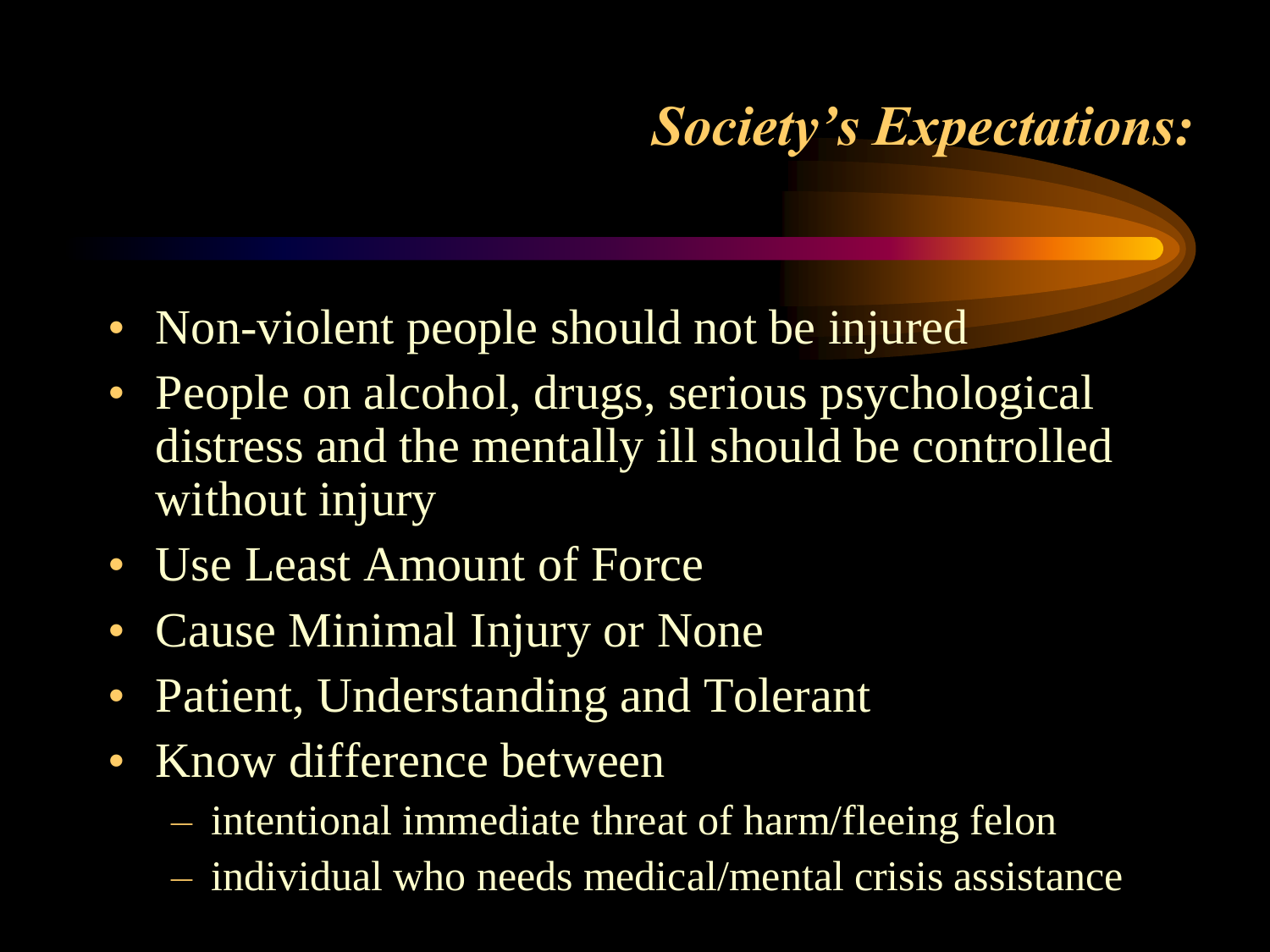#### *Civil Liability Trends and Issues*

- 1:30 OFFICERS IN THE UNITED STATES ARE BEING SUED
- 40-45% OF THOSE CASES INVOLVE ALLEGATIONS OF EXCESSIVE USE OF FORCE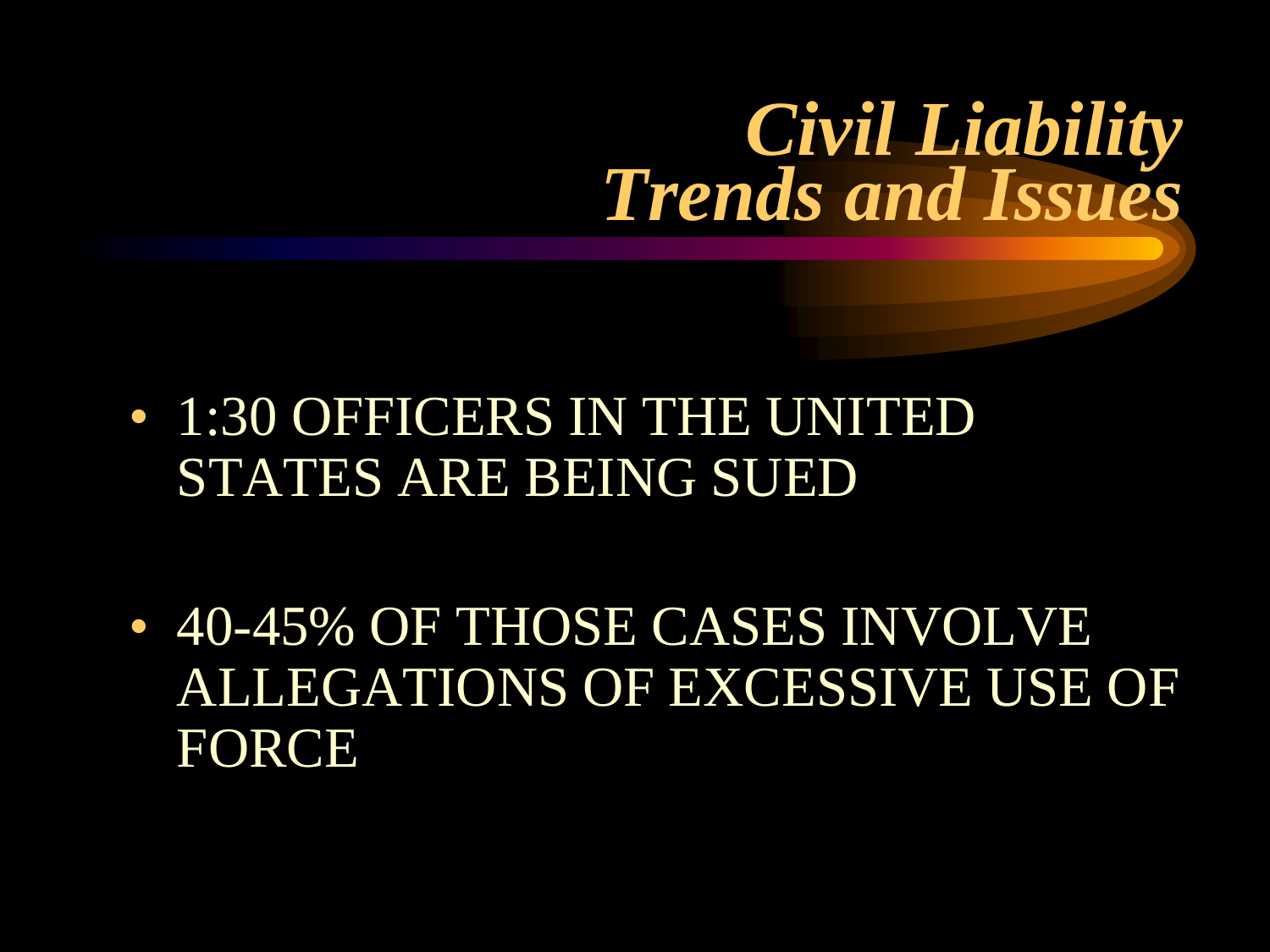*Supreme Court Decisions: The Minimum Standard*

**"Objectively Reasonable" Whether the officer's actions are "objectively reasonable" in light of the facts and circumstances confronting the officer without regard to the underlying intent or motivation.**

*Graham v. Connor* **(U.S. Sup. Ct. 1989)**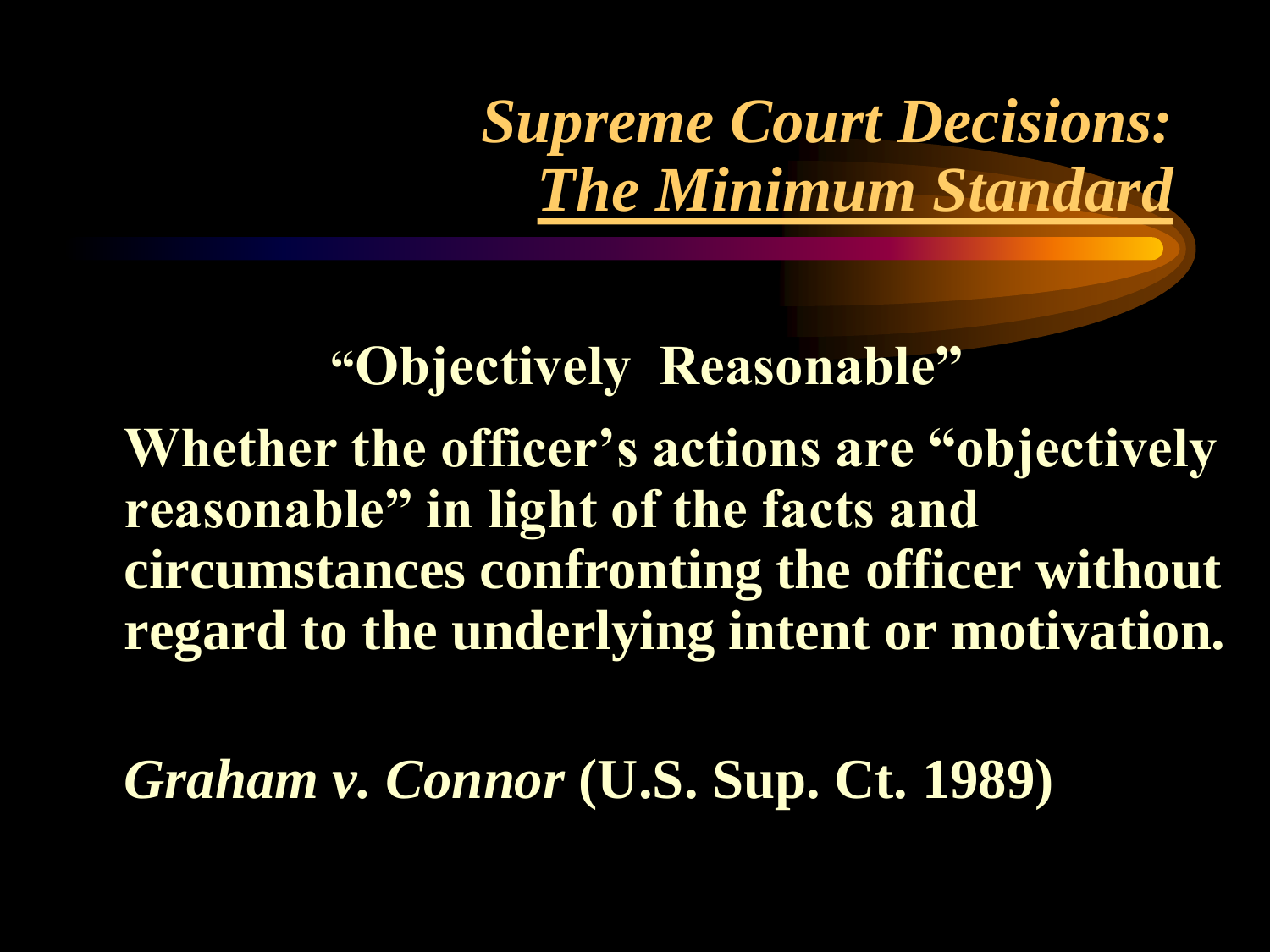*LMPD Department Instruction 413—Use of Force*

- Penal Code Section 835(a)—
	- Only that amount of force that's reasonably necessary
	- To effect an arrest, prevent escape, or overcome resistance or threat of resistance
	- Need not retreat or desist from that effort
	- Officer shall not be deemed an aggressor or loose the right to self-defense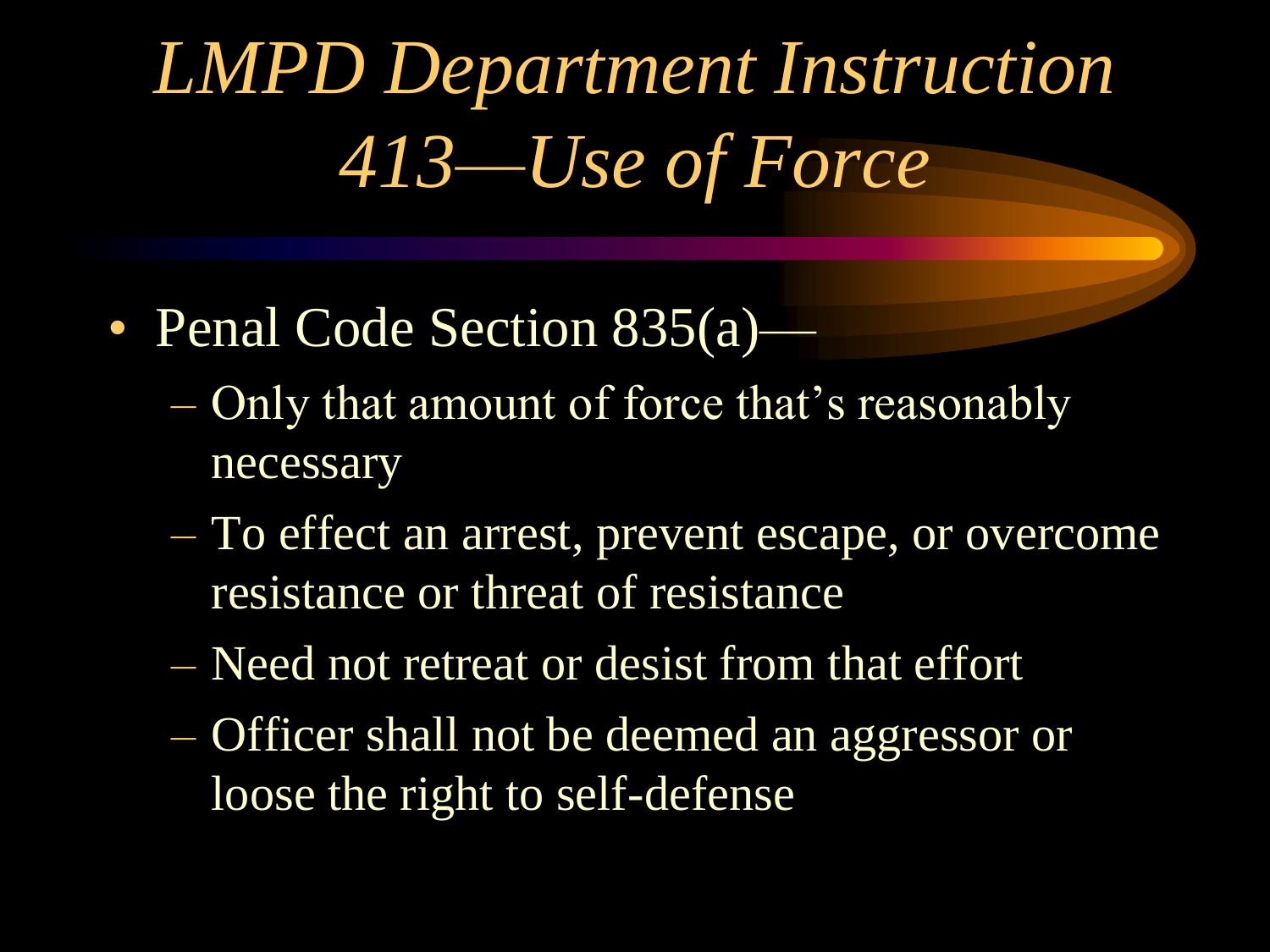## *42 U.S.C. Section 1983*

• "Every person who under color of any statute, ordinance, regulation, custom or usage... subjects or causes to be subjected, any citizen of the United States or other person within the jurisdiction thereof to the deprivation of any rights, privileges or immunities secured by the Constitution and laws, shall be liable to the party injured in an action at law, suit in equity, or other proper proceedings or redress..."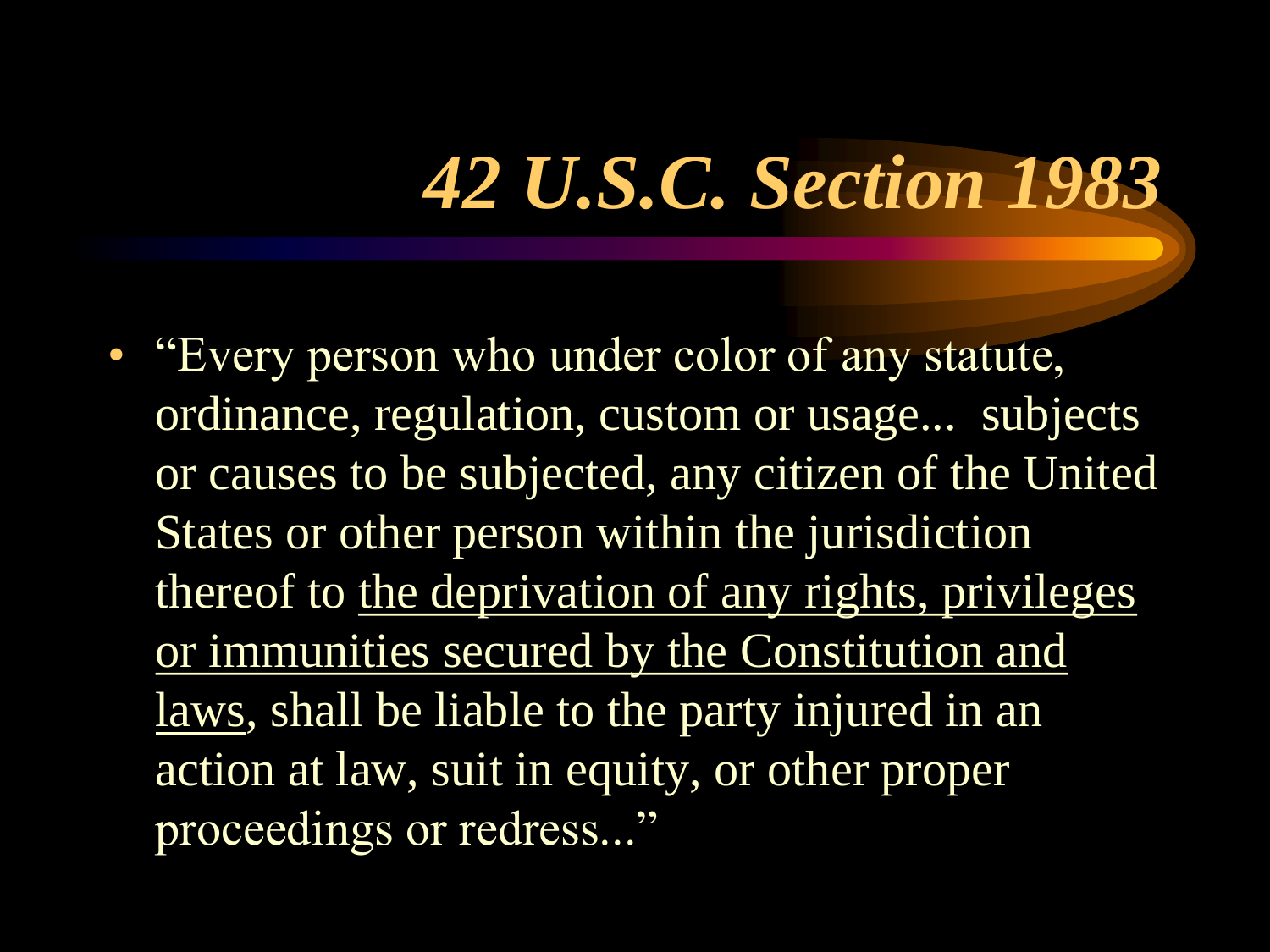# *Individual Liability: Officers, Supervisors and Trainers*

- Officers with Immediate Contact
- **Misconduct under Color of Law = Civil Rights**
- Officers Present Who Fail to Provide Protection
	- "Bystander" liability requires contemporaneous knowledge of wrongful conduct and an opportunity to intervene
	- Breach of Standard of Care = Negligent Hiring, Training, Supervision, Retention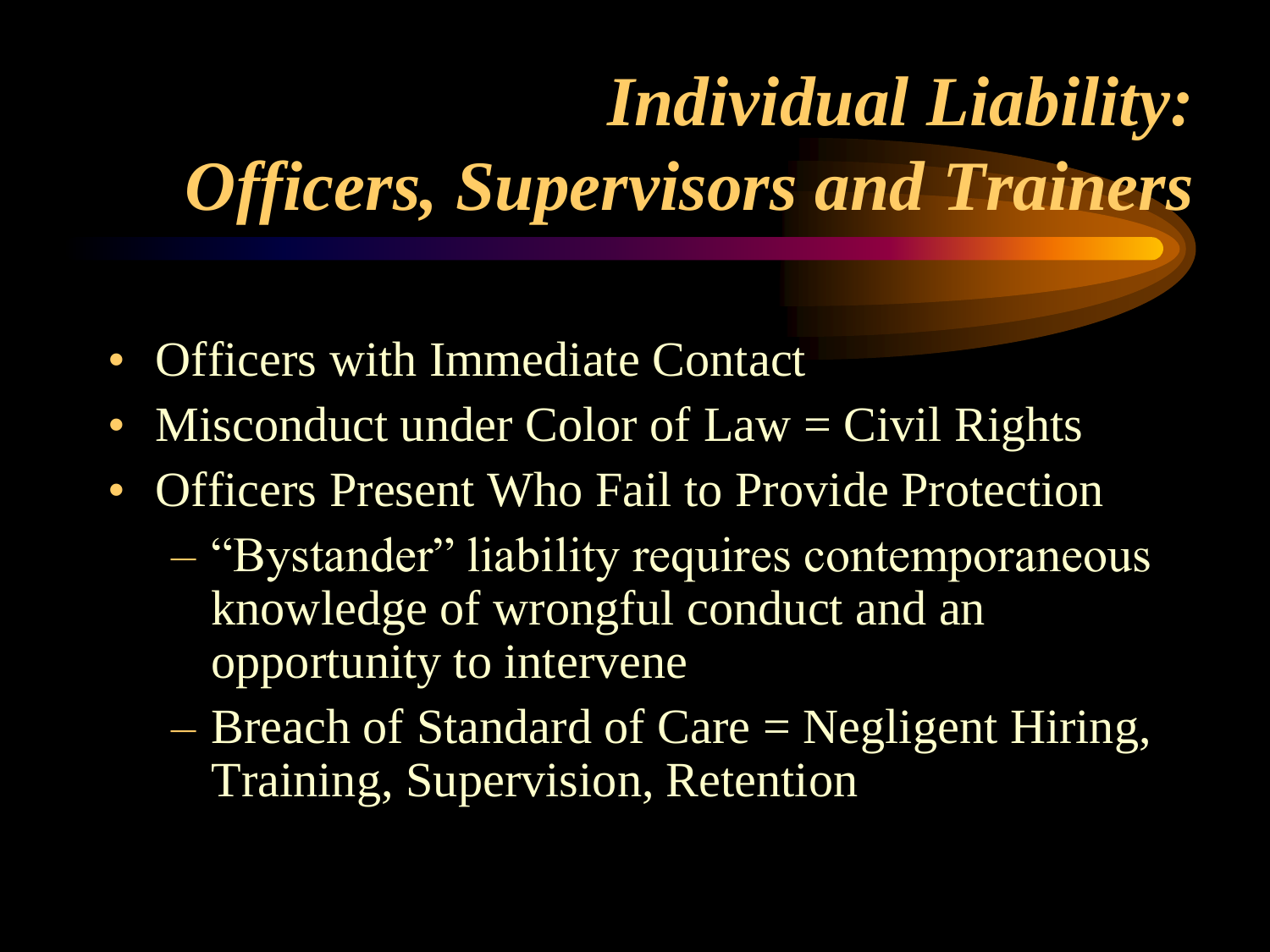# *Bystander Liability*

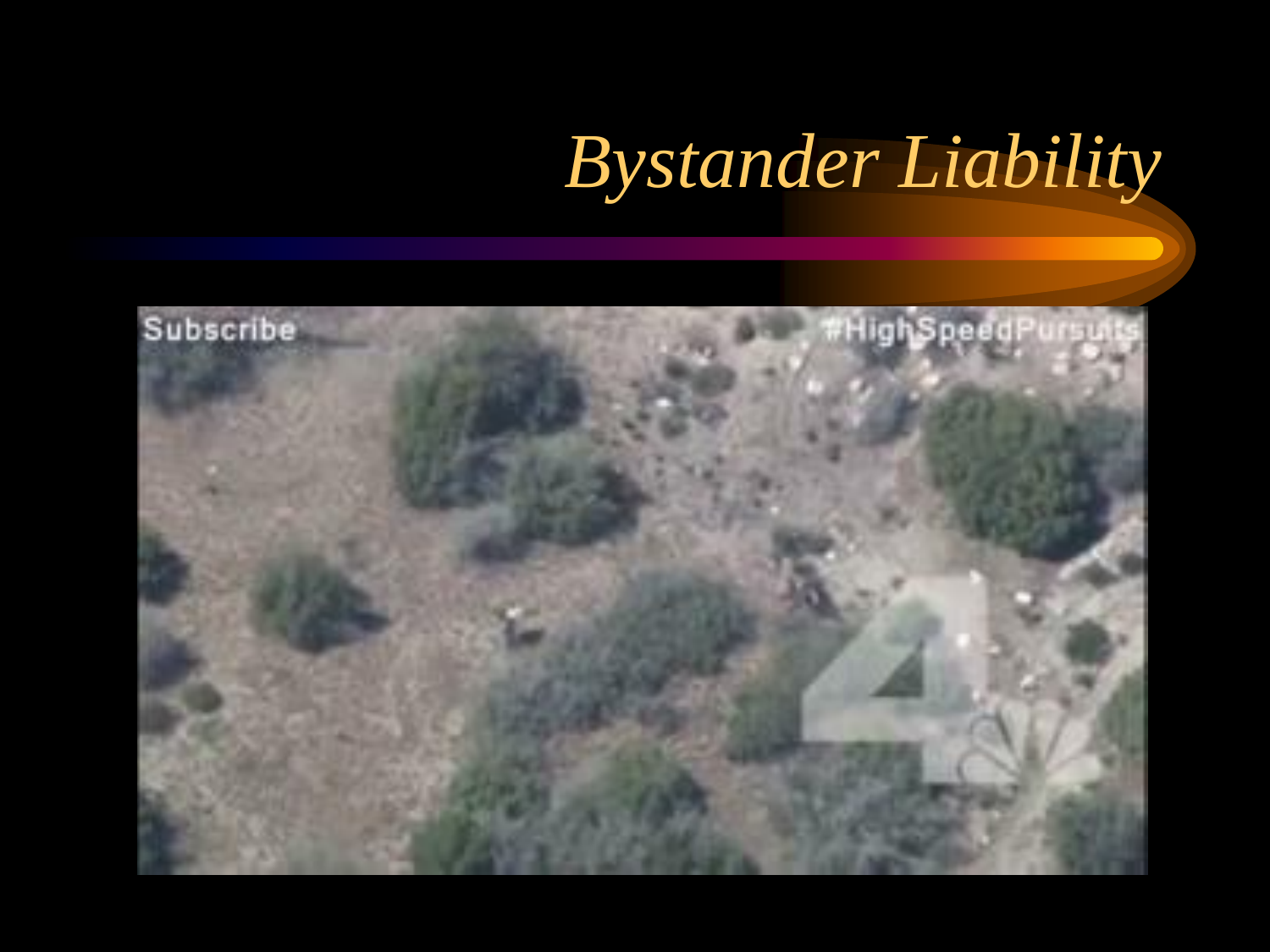# *Plakas v Drinski (7th Cir., 1994)*

Is there a legal obligation to use any and all less-lethal alternatives before resorting to deadly force?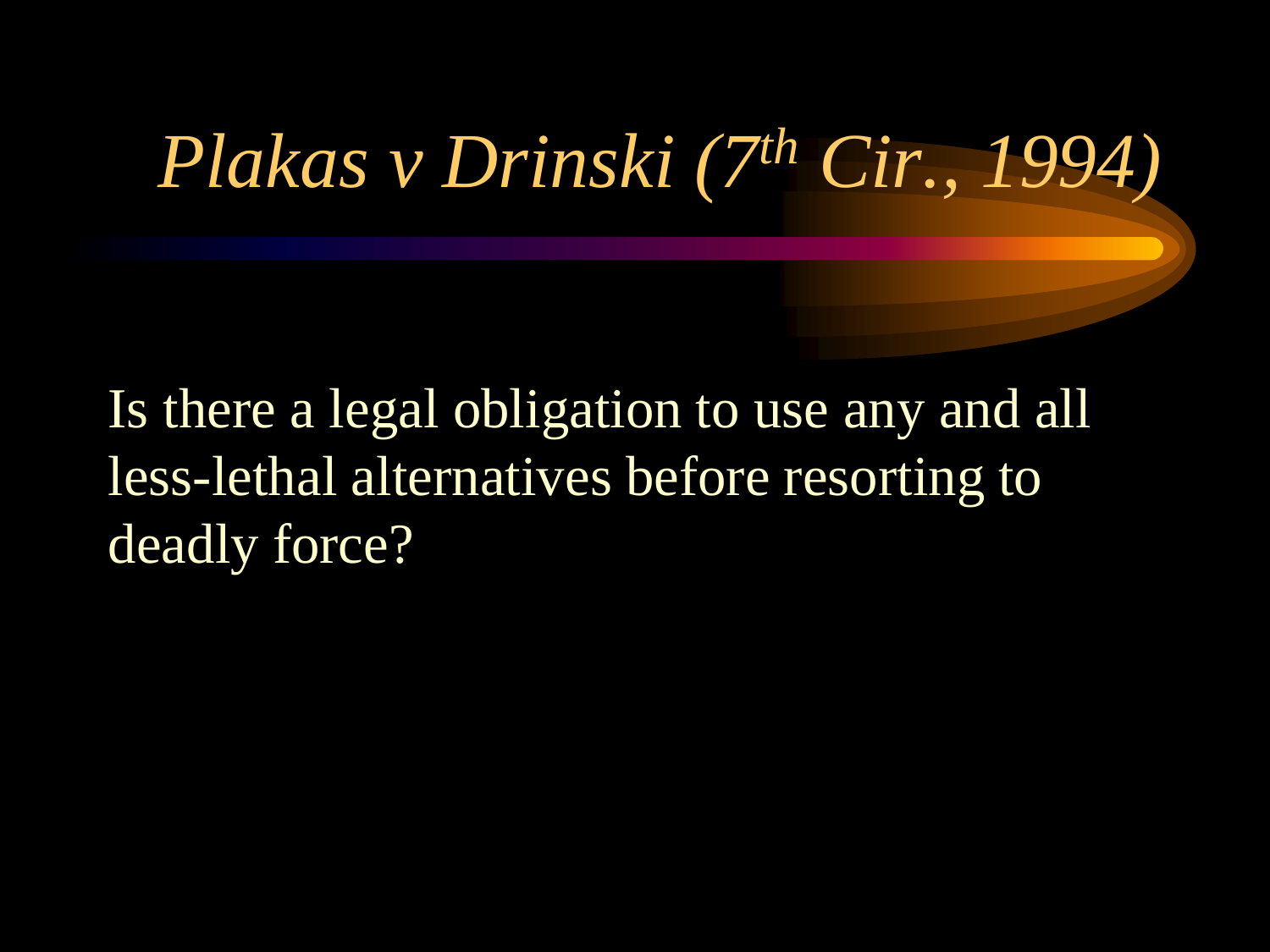# *Deorle v Rutherford (9th Cir., 2001)*

- When does the use of a less-lethal option (i.e. beanbag shotgun) become excessive force?
	- And what about qualified immunity?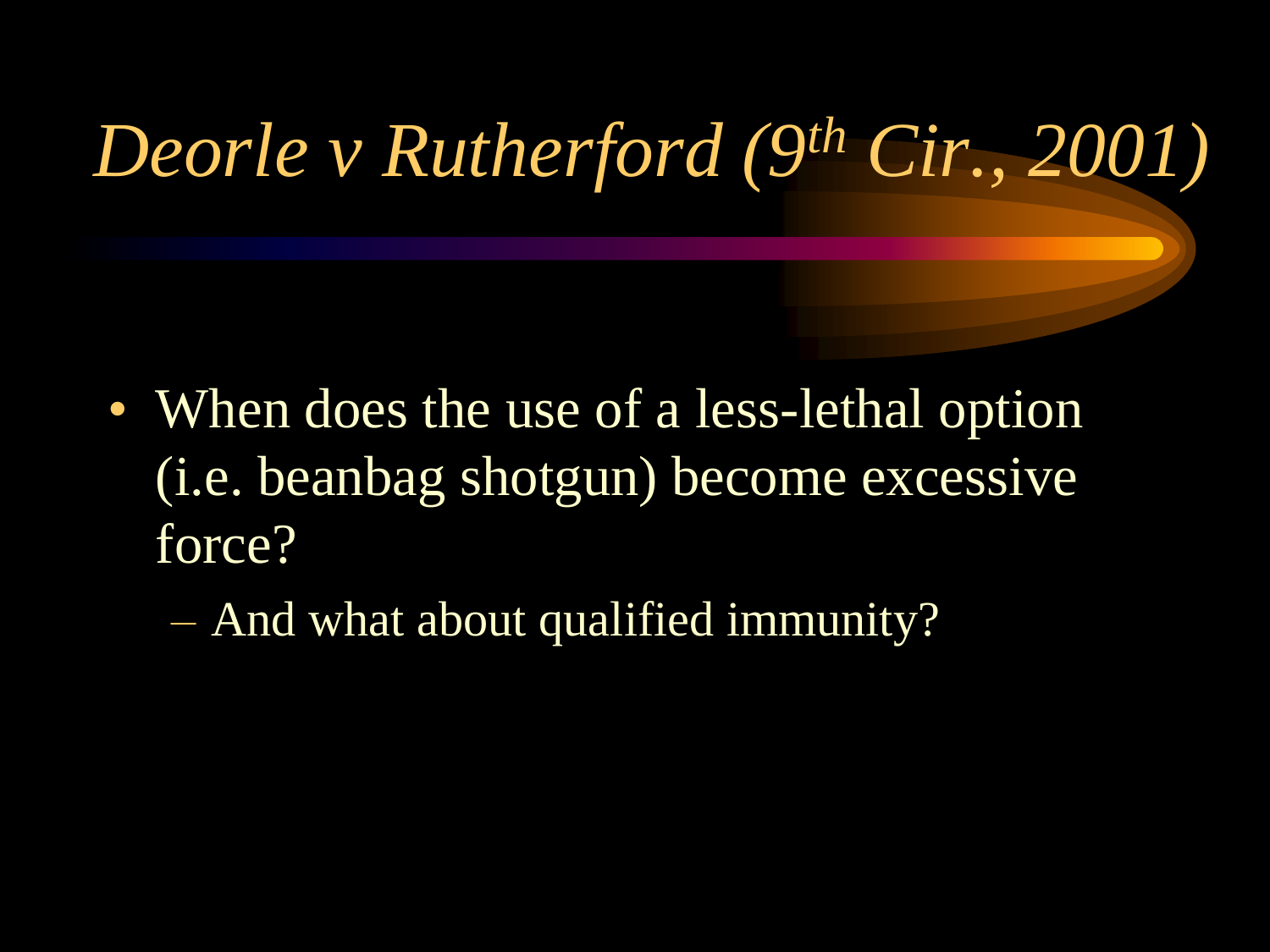## *Objective Reasonableness of Force*

• Fourth Amendment

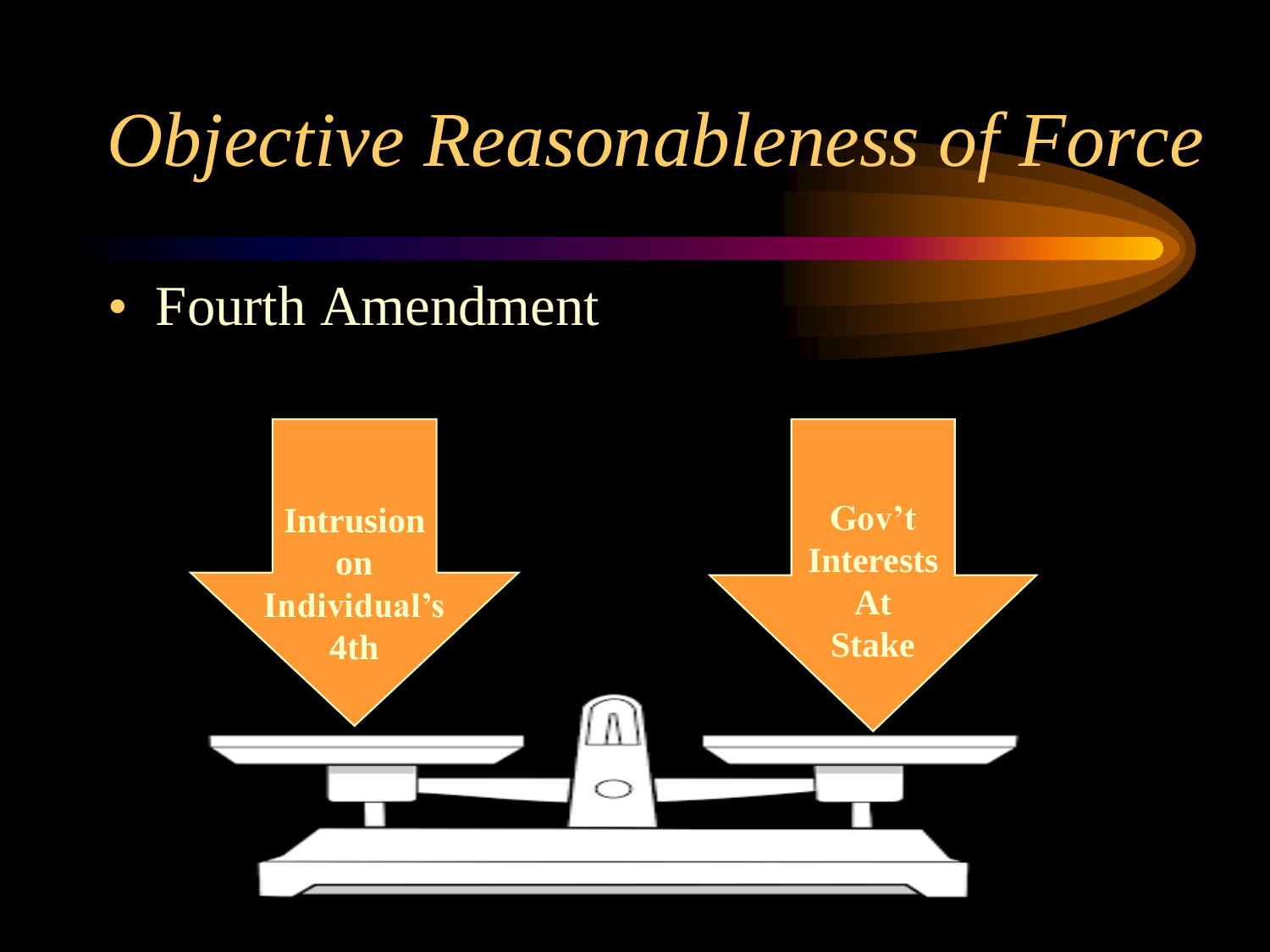# *The Interests of The Government*

- Severity of the crime
- Suspect poses an immediate threat to officers/others
- Active resistance or attempting to evade
- Any other exigent circumstances

*This is how I shall determine objectively "the amount of force that is necessary in a particular situation."*

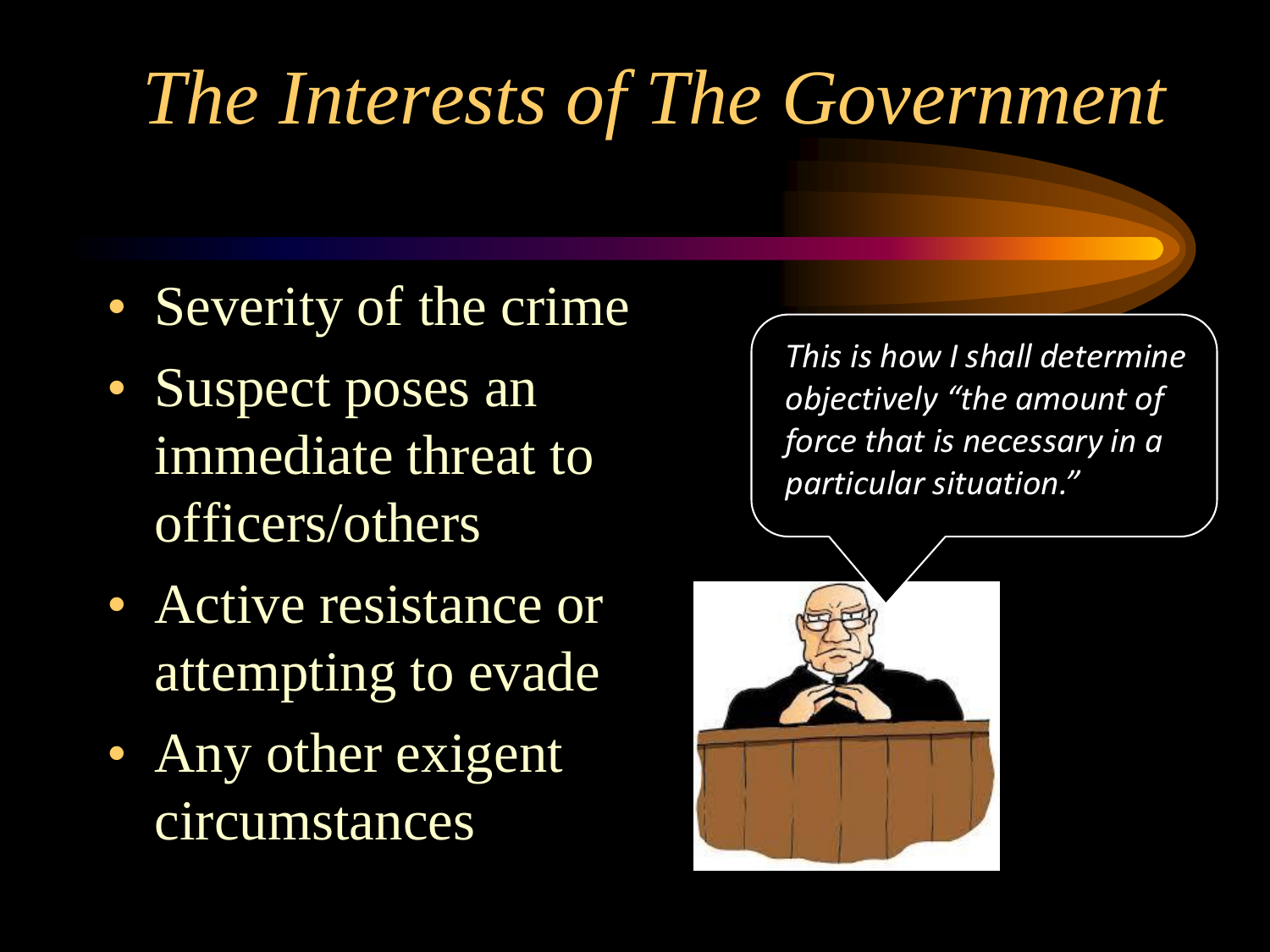*But I totally get it that you sometimes make "split-second judgements in circumstances that are tense, uncertain, and rapidly evolving!"*

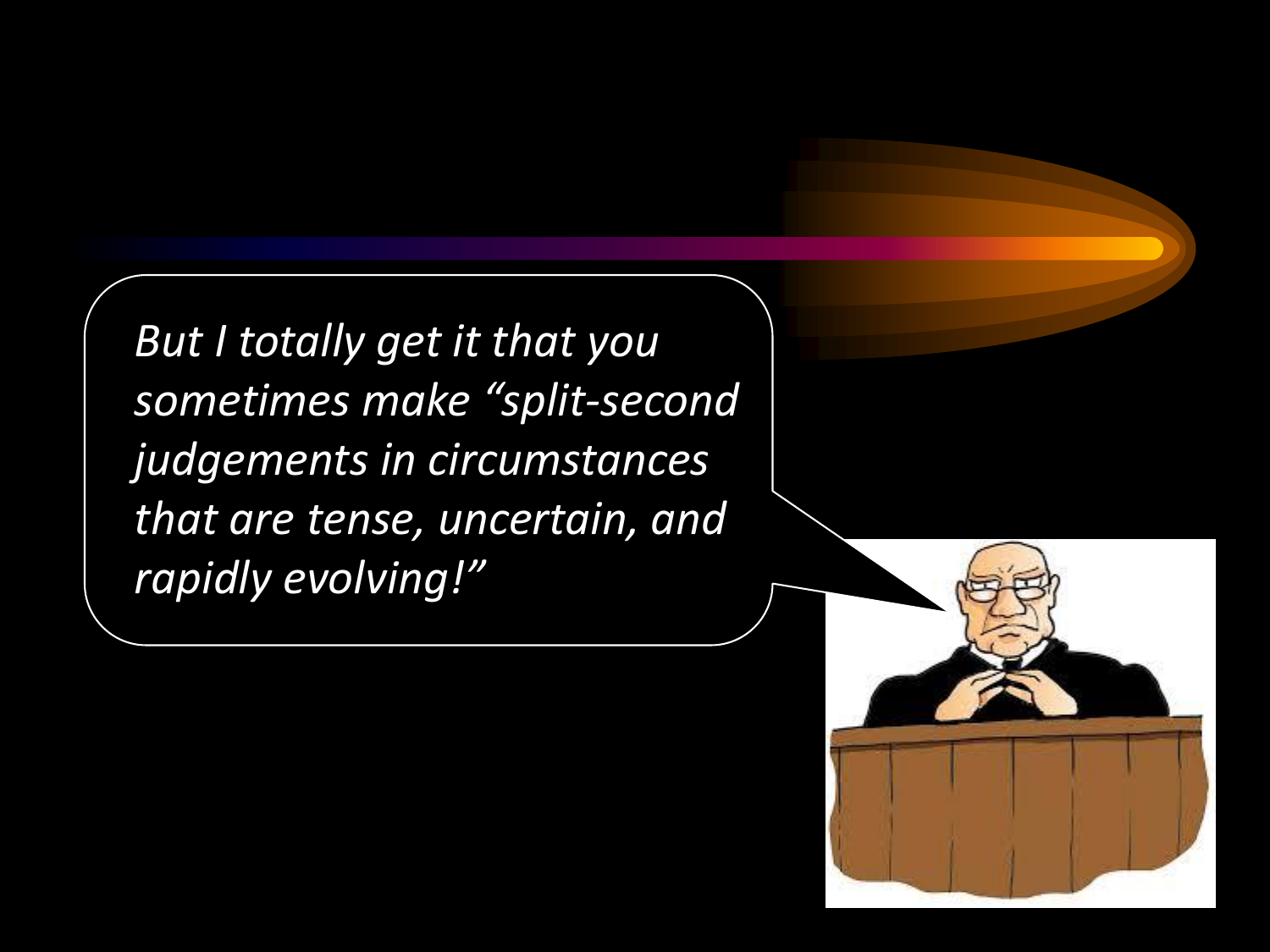# *Deorle v Rutherford (9th Cir., 2001)*

- Deorle was emotionally distraught
- He was unarmed and did not pose an immediate threat
- Rutherford did not give a verbal warning
- This was not a split-second decision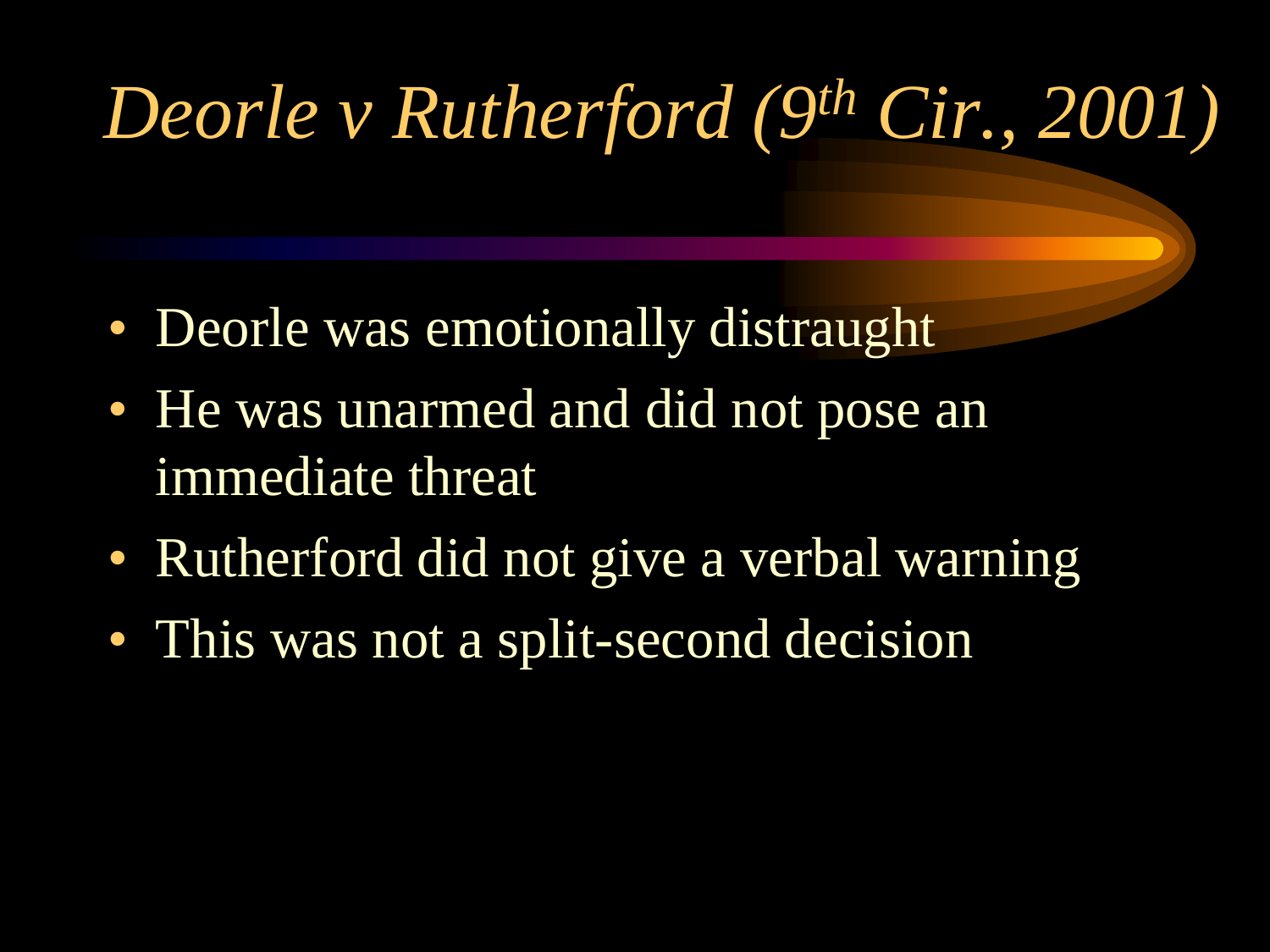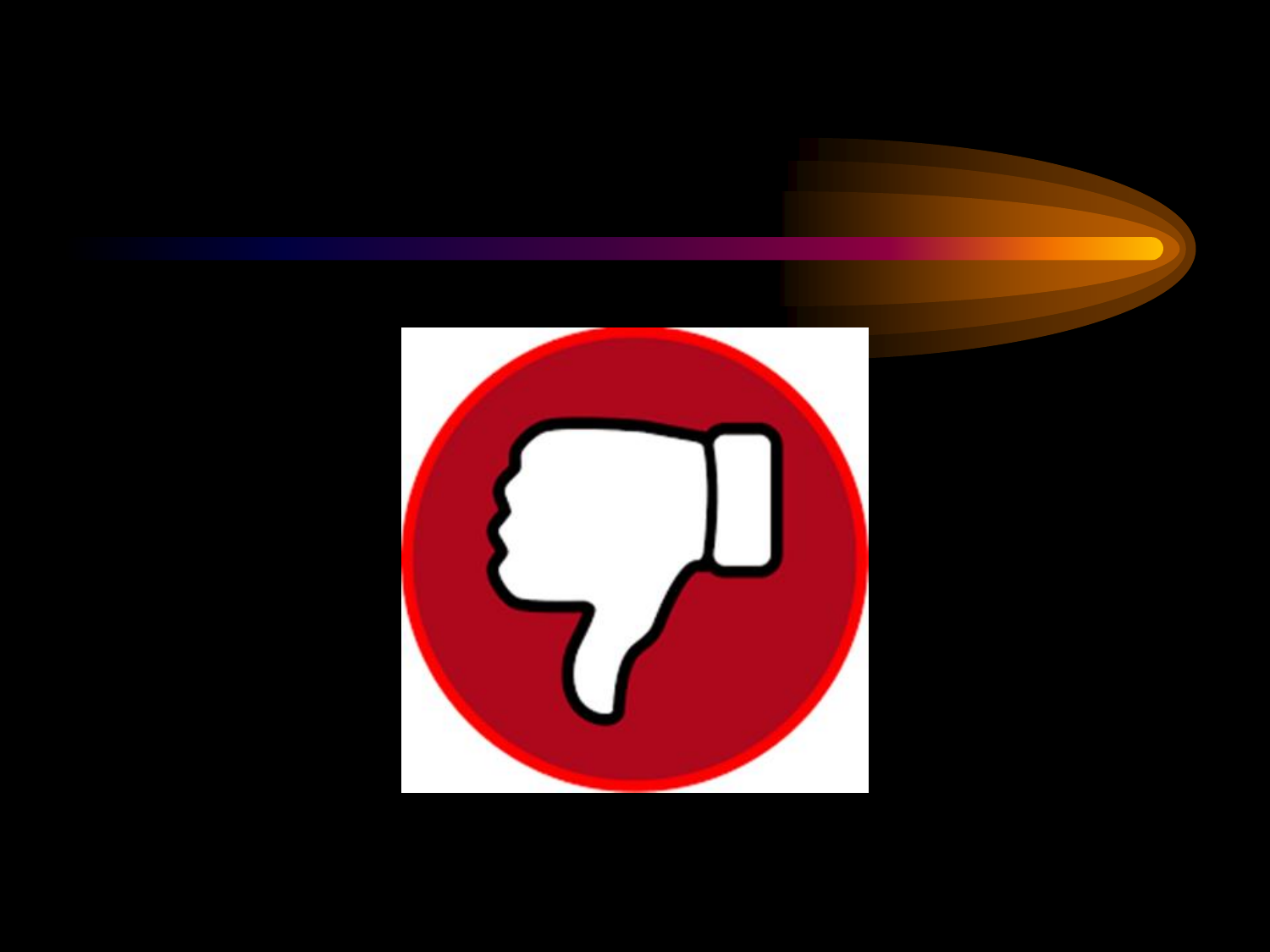# *Deorle v Rutherford*

#### And what about qualified immunity?????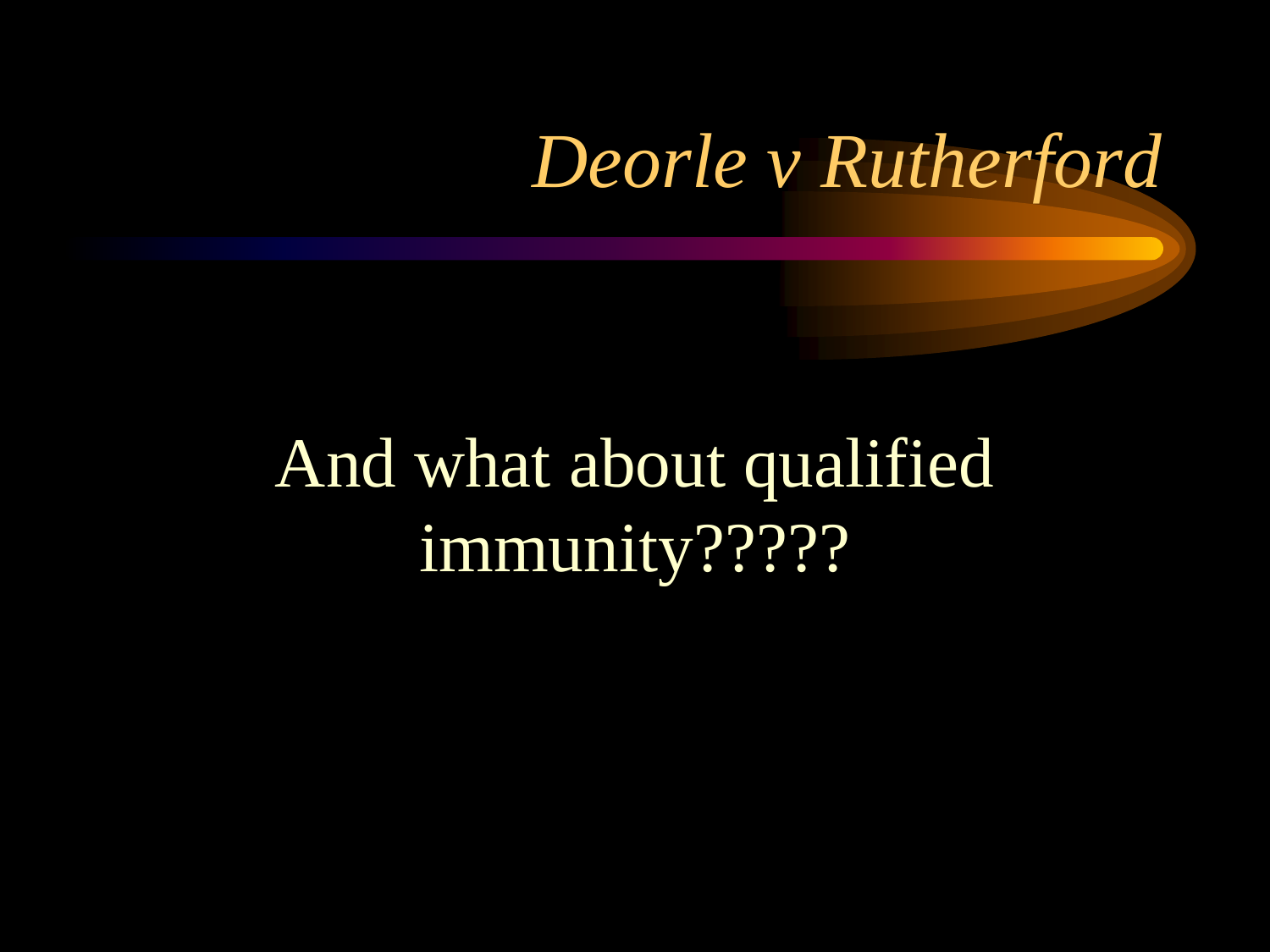# *Why Qualified Immunity?*

To allow cops to carry out their duties without the fear of personal liability except when those cops are "plainly incompetent" or those who "knowingly violating the federal law."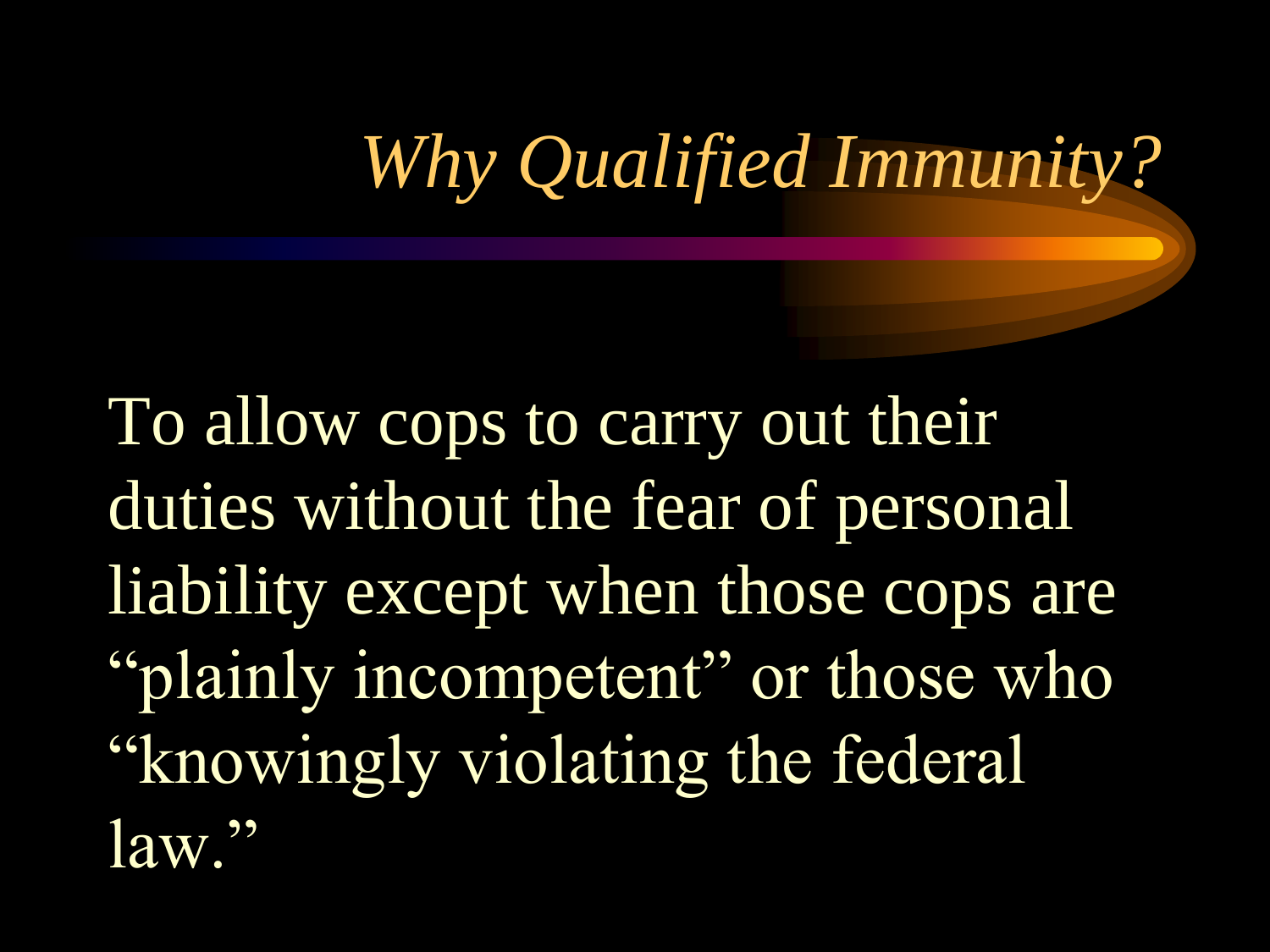

• Granted *if and only if*:

- Your conduct violates no *clearly established*  statute or constitutional right which
- A *reasonable* person would have known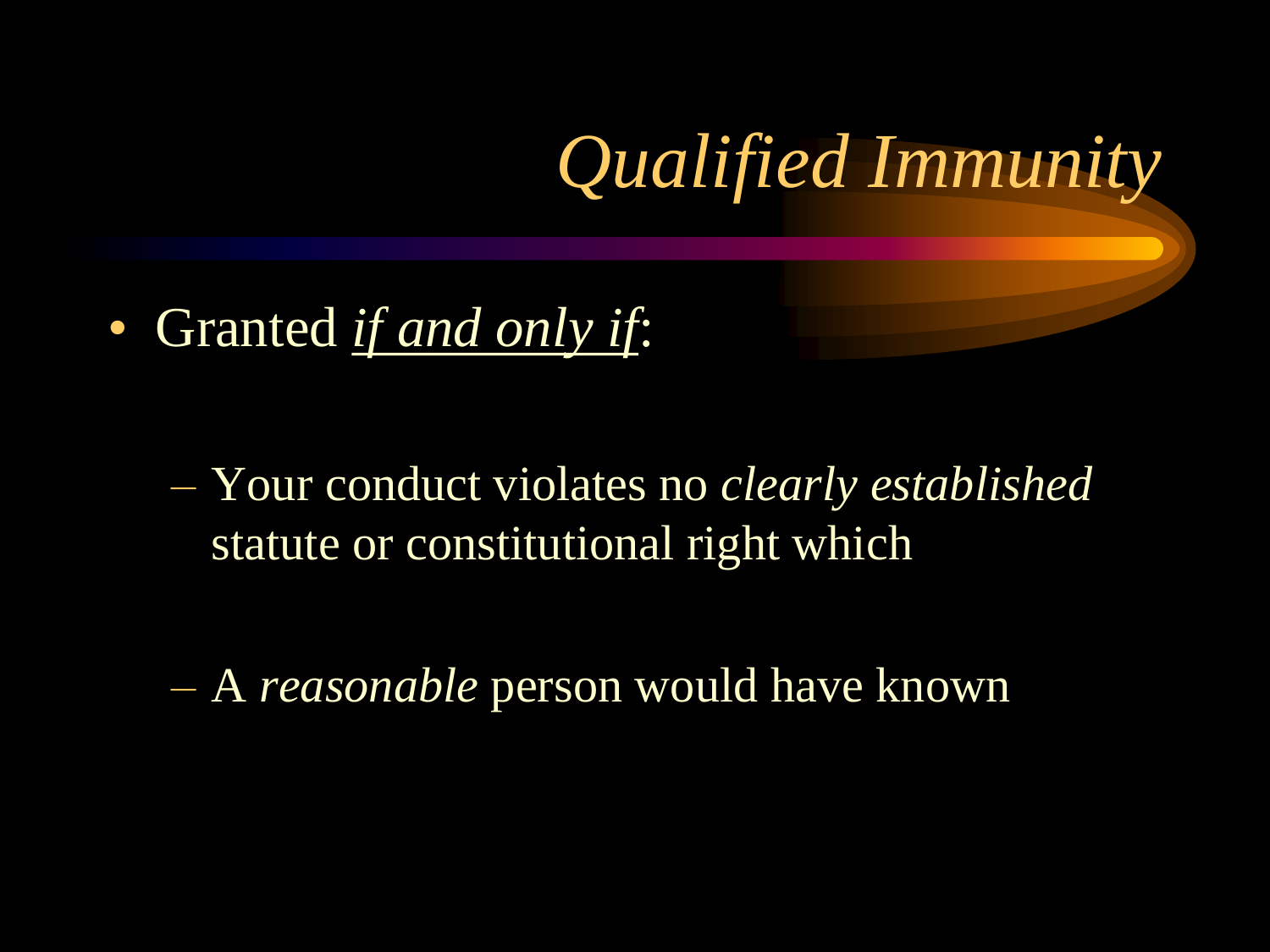# *Rutherford Under This 2-Prong Test*

- Did Rutherford's conduct violate Deorle's clearly established rights?
	- YES
- Would a reasonable person have known he was violating Deorle's rights by deploying the beanbag round?
	- YES
- EQUALS: NO QUALIFIED IMMUNITY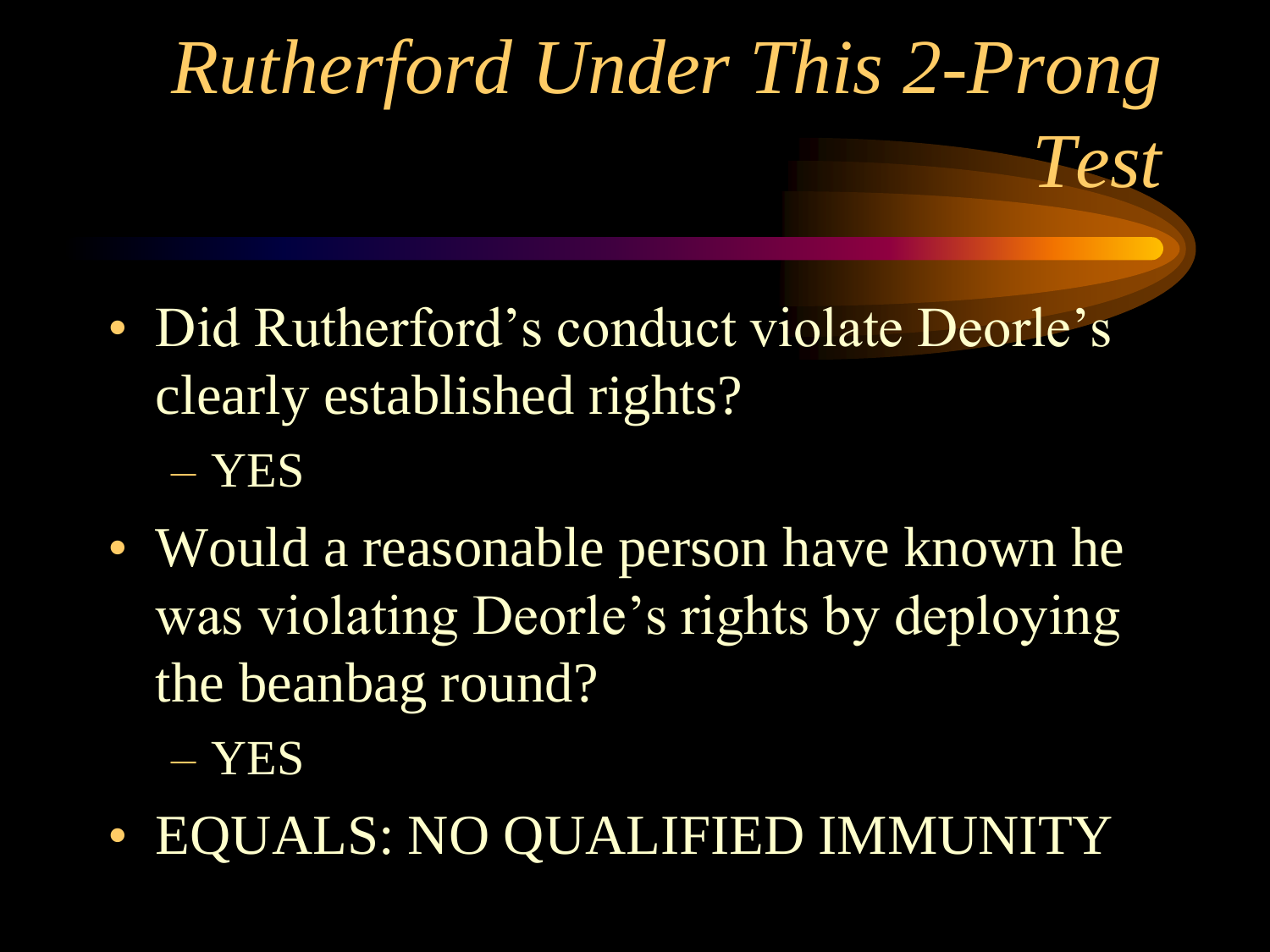

• What evidence does the court review when conducting this 2-prong test?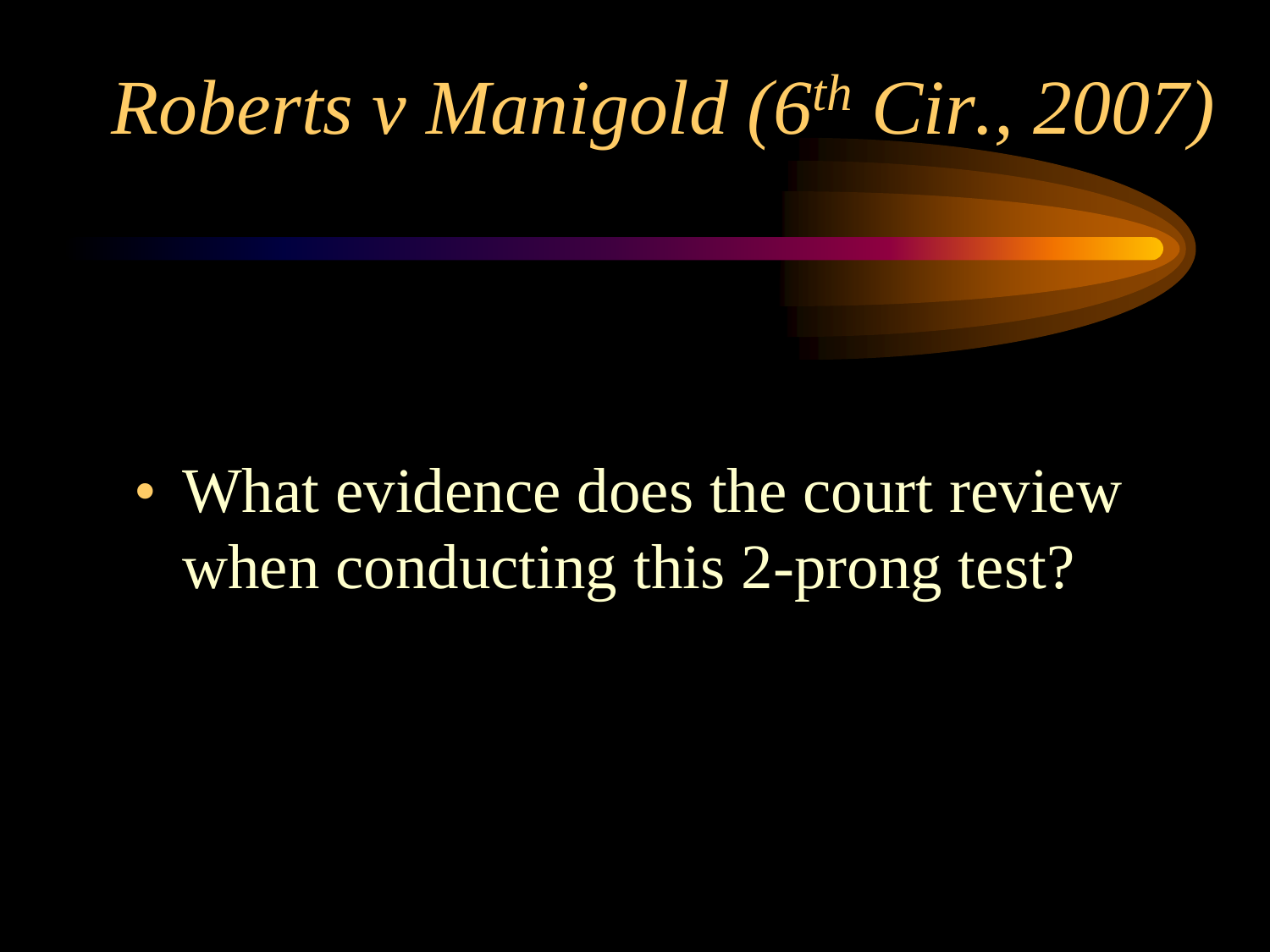I shall review the testimony provided by the Defendant (aka the Officer) and the testimony provided by the Plaintiff. The testimony of the Plaintiff *shall* be taken in the light *most favorable* to the Plaintiff.

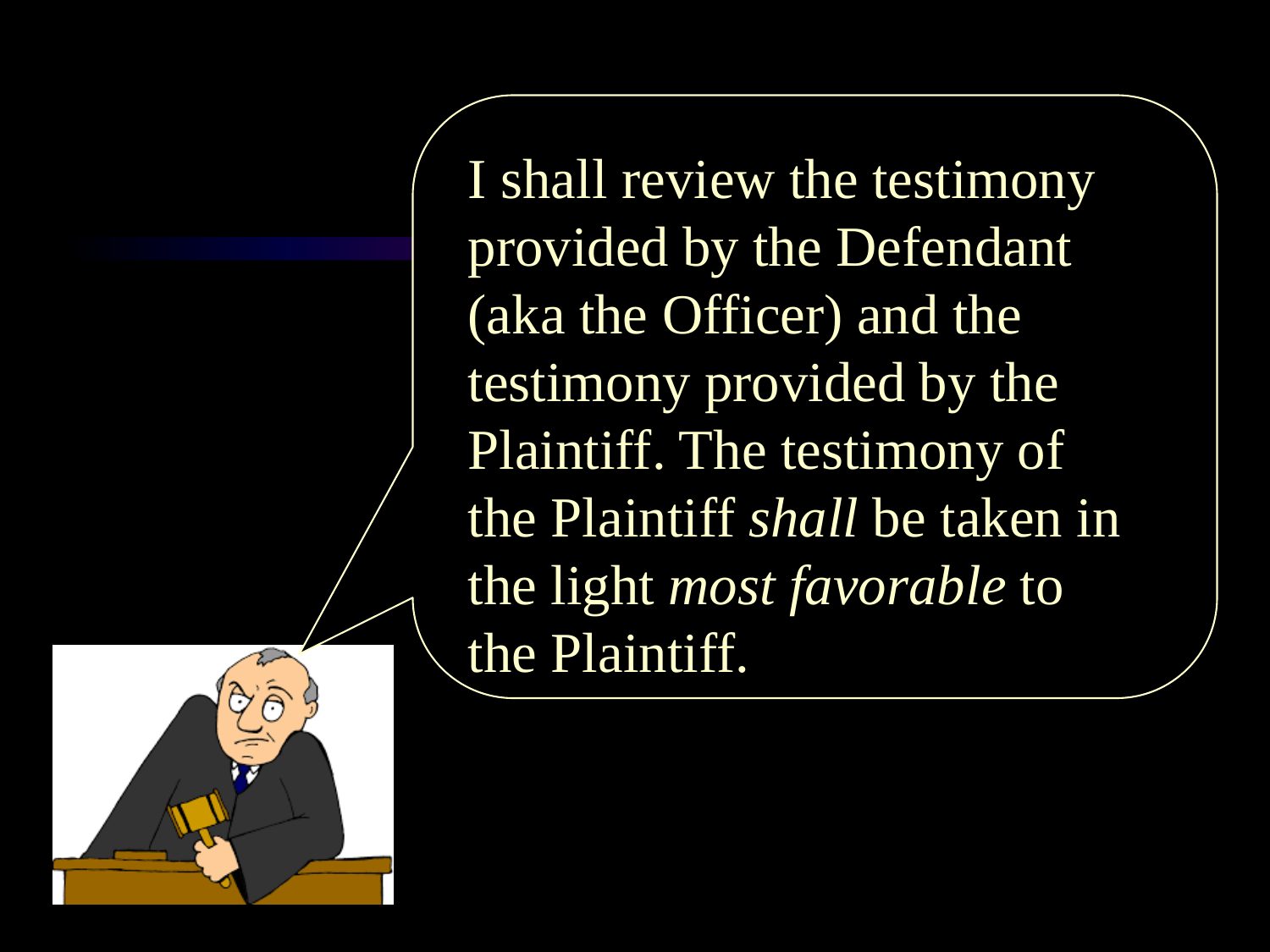# *Roberts v Manigold*

• A reasonable jury could find that Officer Stricklen used unnecessary and *gratuitous*  force in violation of Roberts' clearly established Fourth Amendment right.

#### $gra \cdot tu \cdot i \cdot tous$ /gra't(y)ooites/ (i)

adjective

1. uncalled for; lacking good reason; unwarranted. "gratuitous violence" synonyms: unjustified, uncalled for, unwarranted, unprovoked, u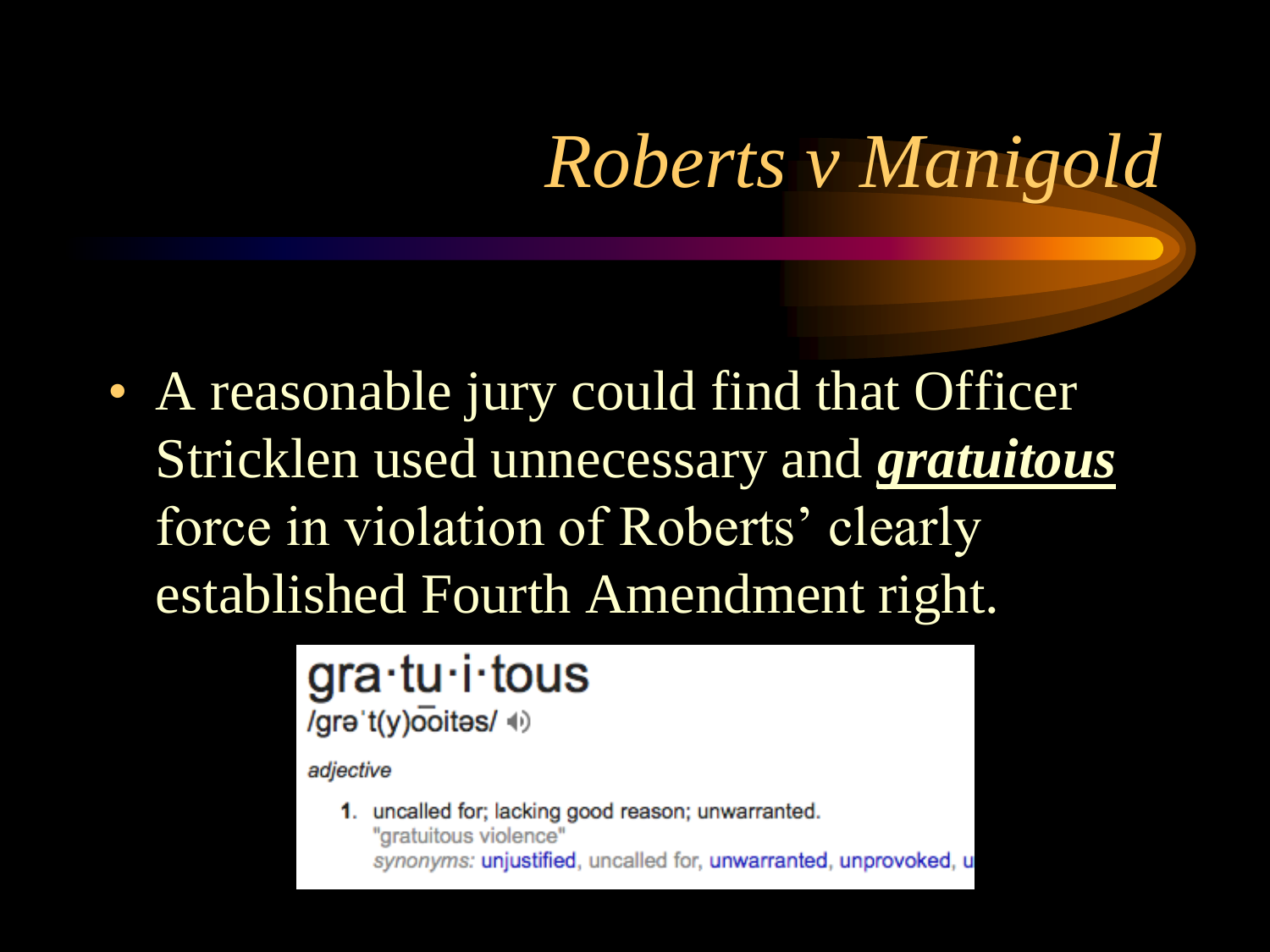# *Casey v City of Federal Heights (10th Cir., 2007)*

• What if someone else Tasers my suspect? Can I get sued if their use of the Taser is ruled excessive force?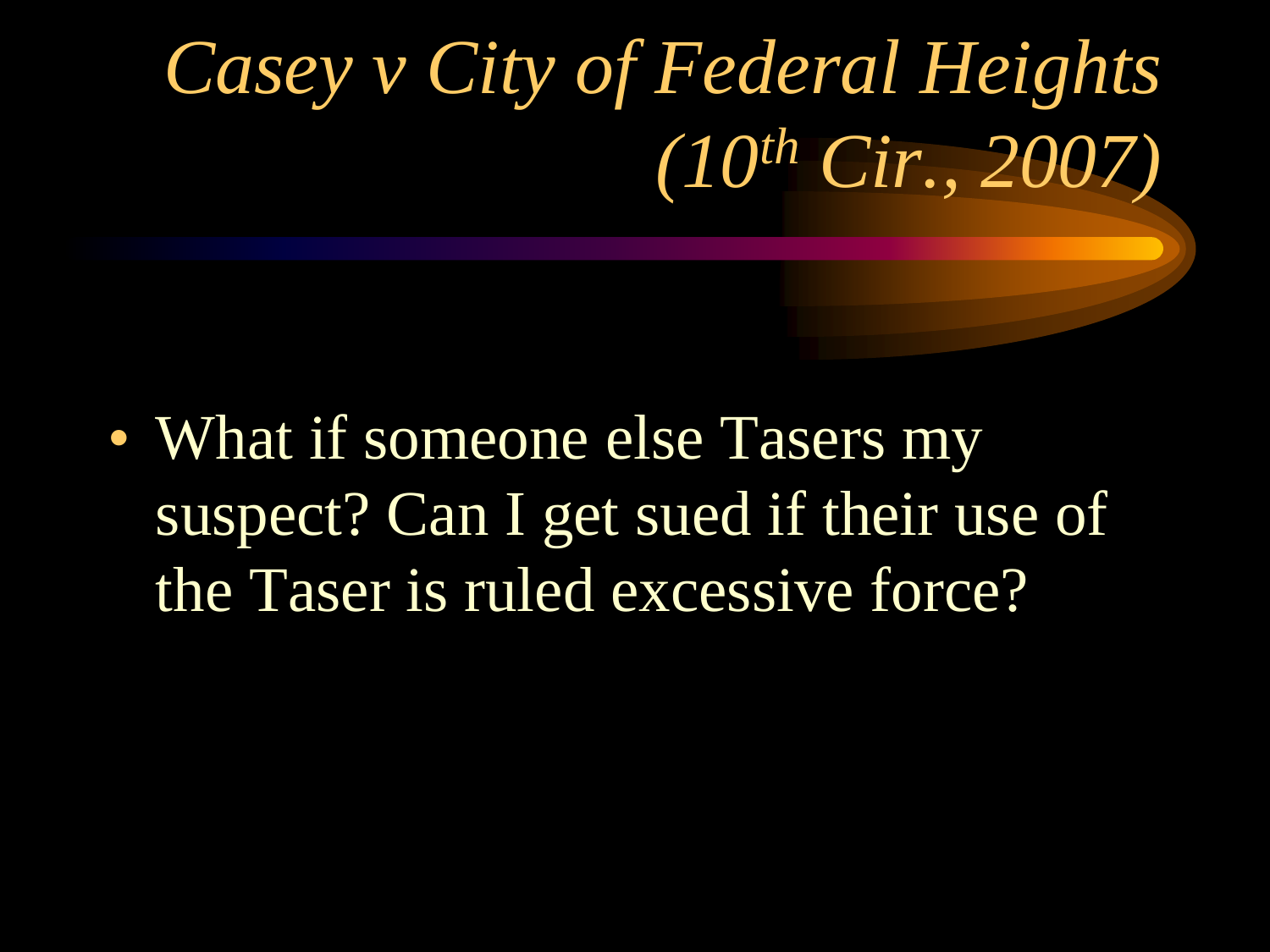# *Casey v City of Federal Heights*

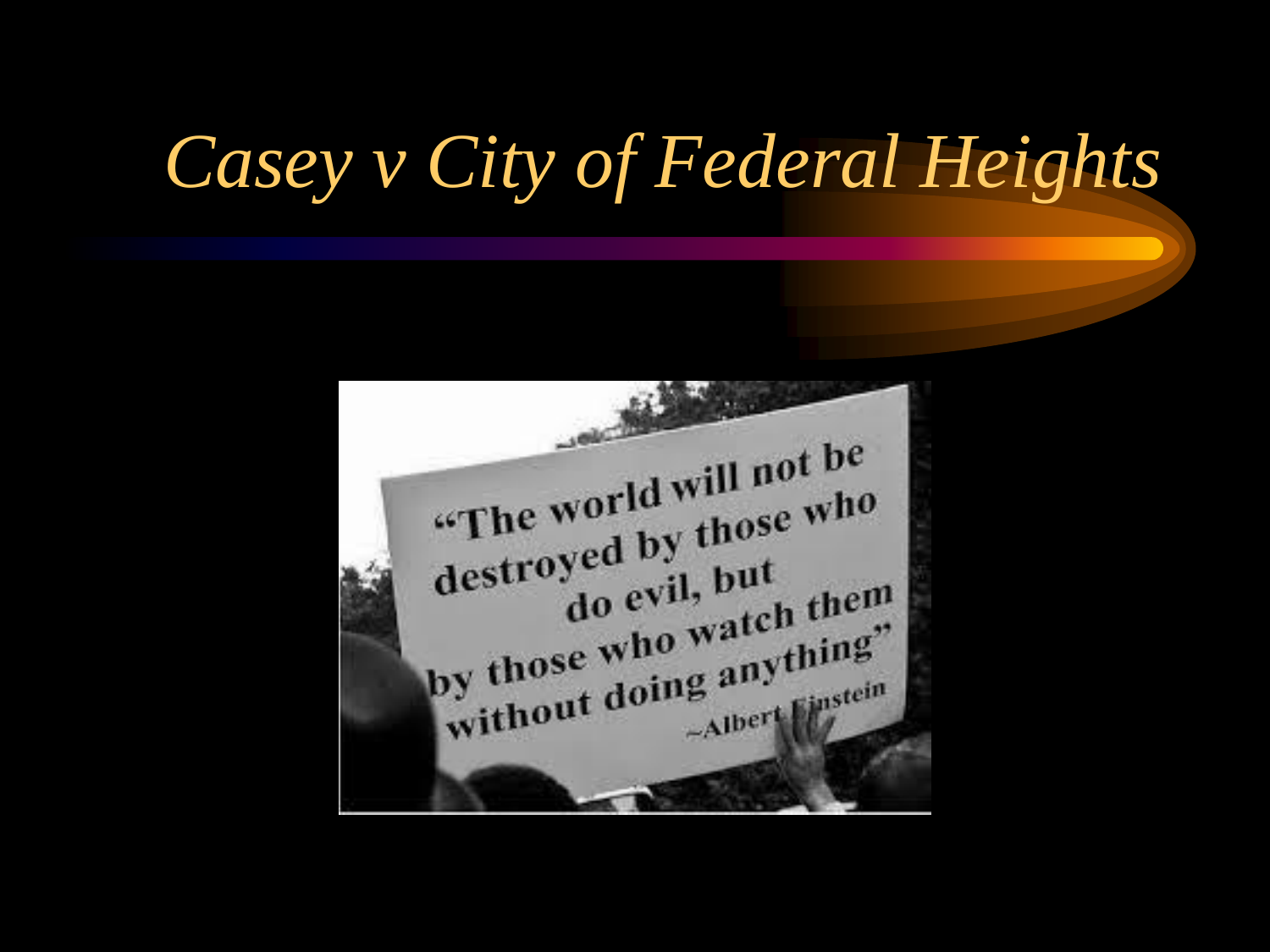# *Buckley v Haddock (11th Cir., 2008)*

#### The evolution of Taser case law begins!

Governmental interests and a lack of clearly established law

Passive resistance

**NOTHING SO AGGRAVATES AN FARNEST PERSON AS A PASSIVE RESISTANCE** 

**HERMAN MELVILLE** 

PICTURE QUOTES.com

**PICTUREQUOTES**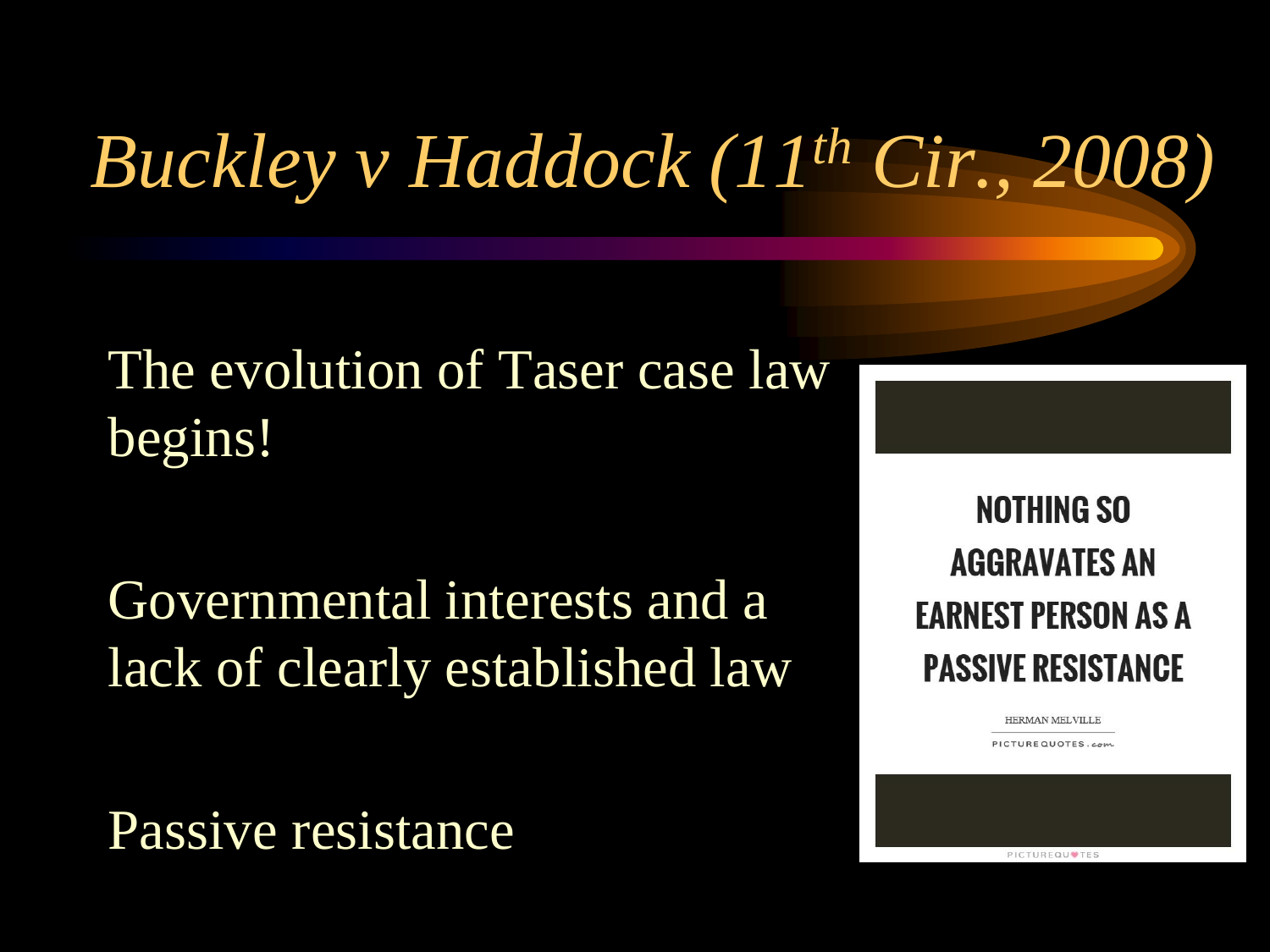# *Brown v Golden Valley (8th Cir., 2009)*

## Contempt of Cop Vs "Their" Version of Events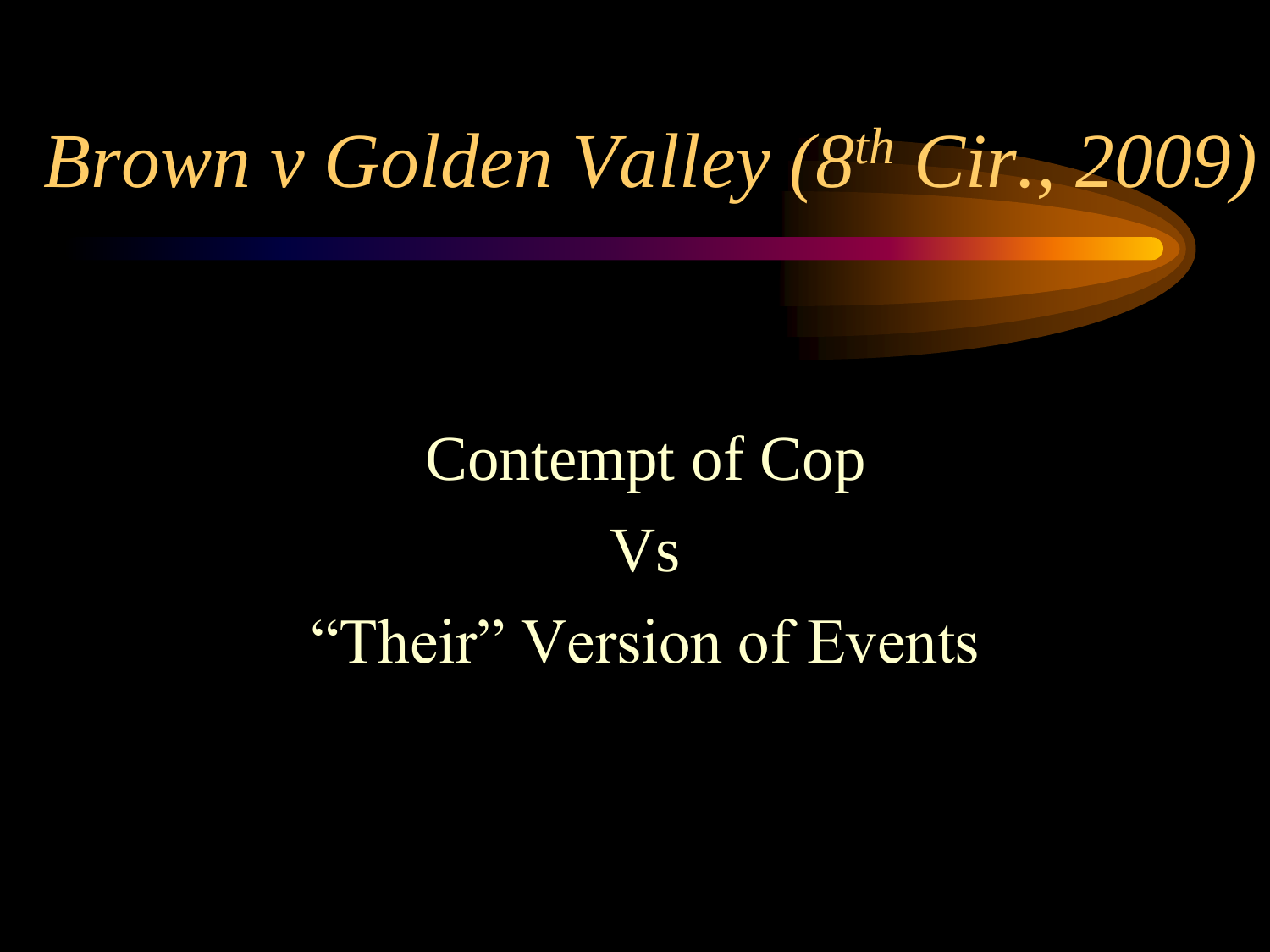### *Brown v Golden Valley*



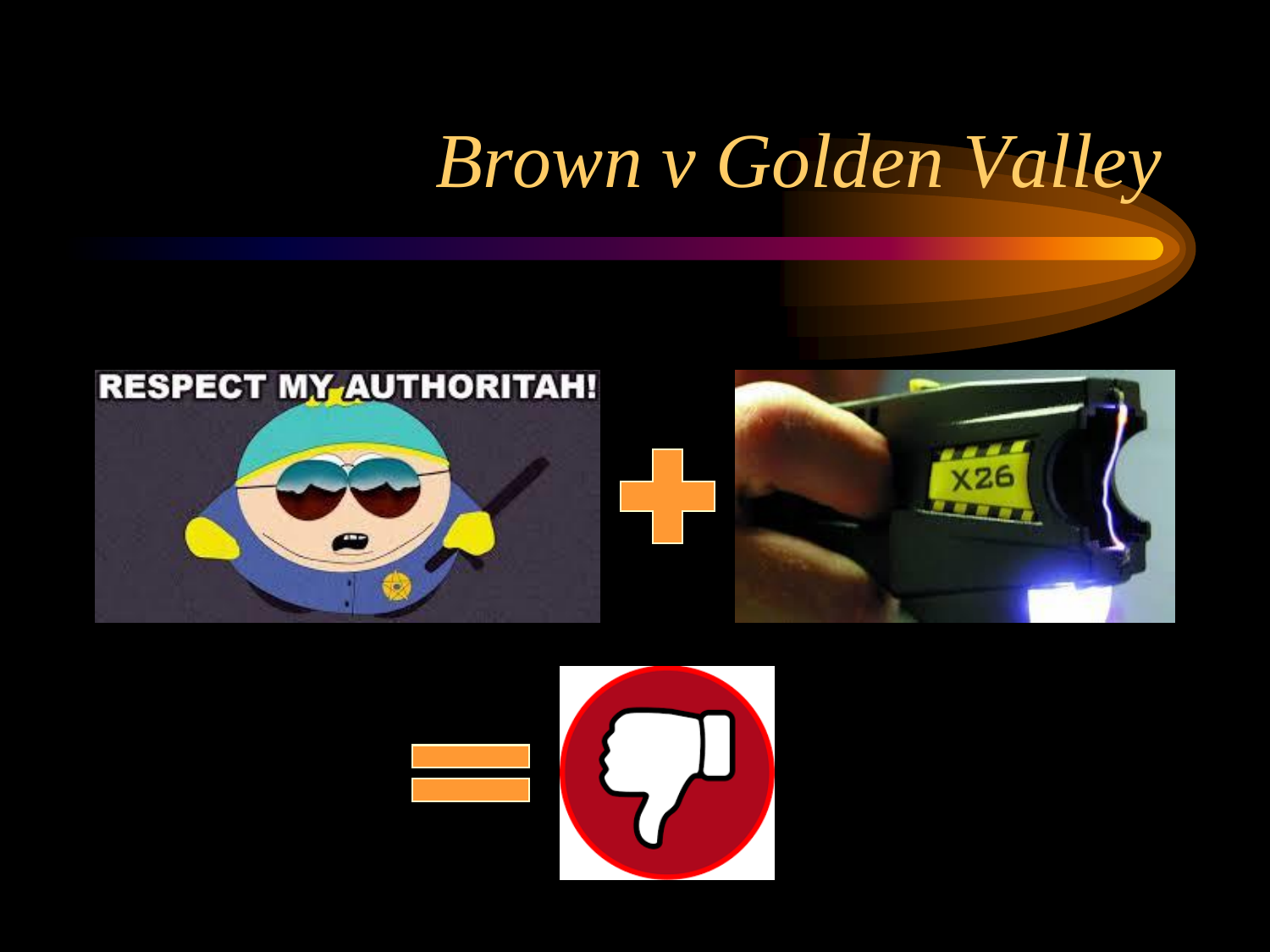# *¡No Bueno!*

- "Whether Zarrett reasonably interpreted her refusal as a realistic threat to his personal safety or whether it constituted nothing more than affront to his command authority is a matter for a jury to decide." AND…
- "We find further support for our holding in the Eighth Amendment context….."



**AMENDMENT VIII** 

Excessive bail shall not be required, nor excessive fines imposed, nor cruel and unusual punishments inflicted.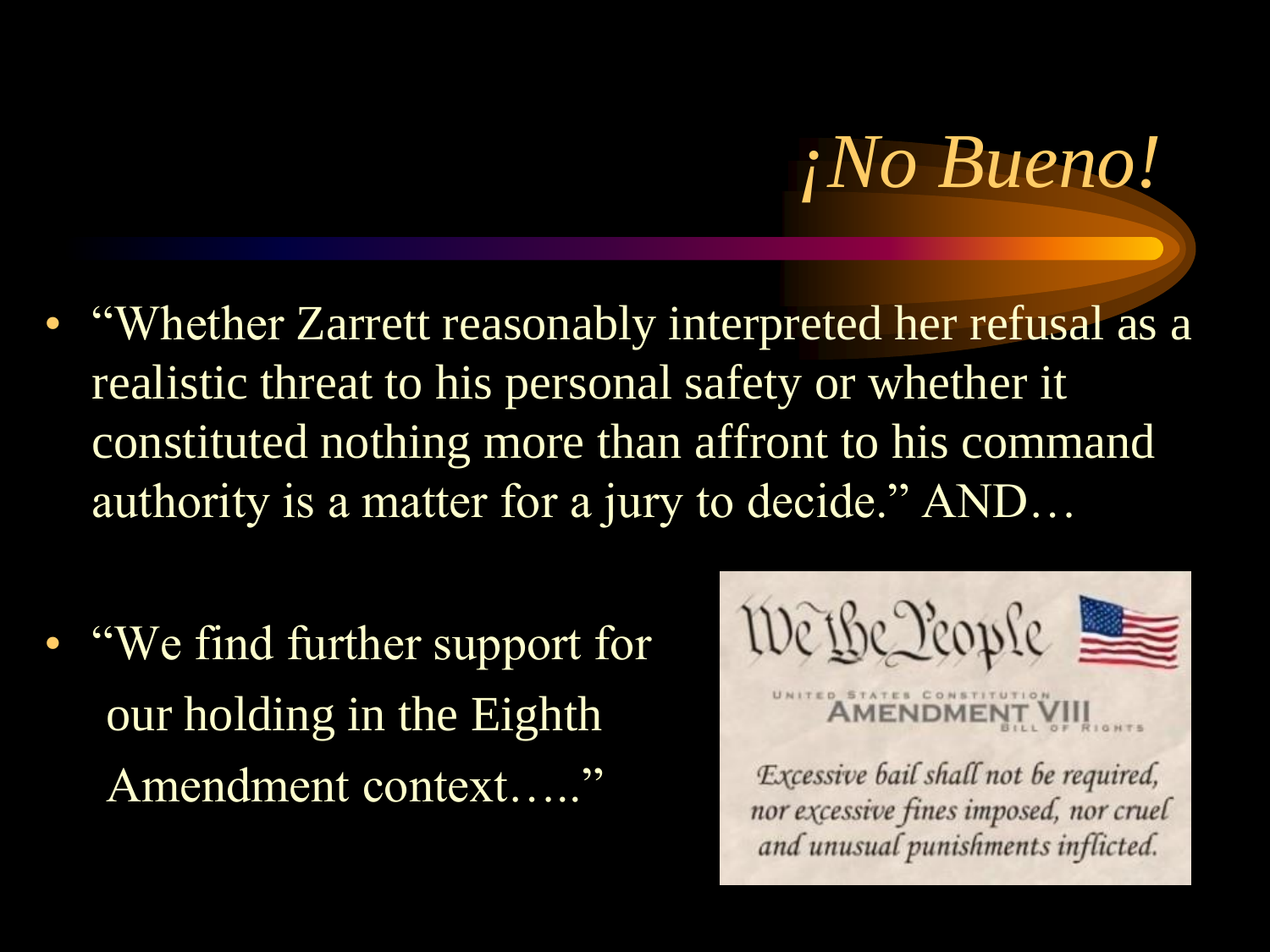# *Oliver v Fiorino (11th Cir., 2009)*



So Officer, your testimony is that you Tasered my client "eleven or twelve" times?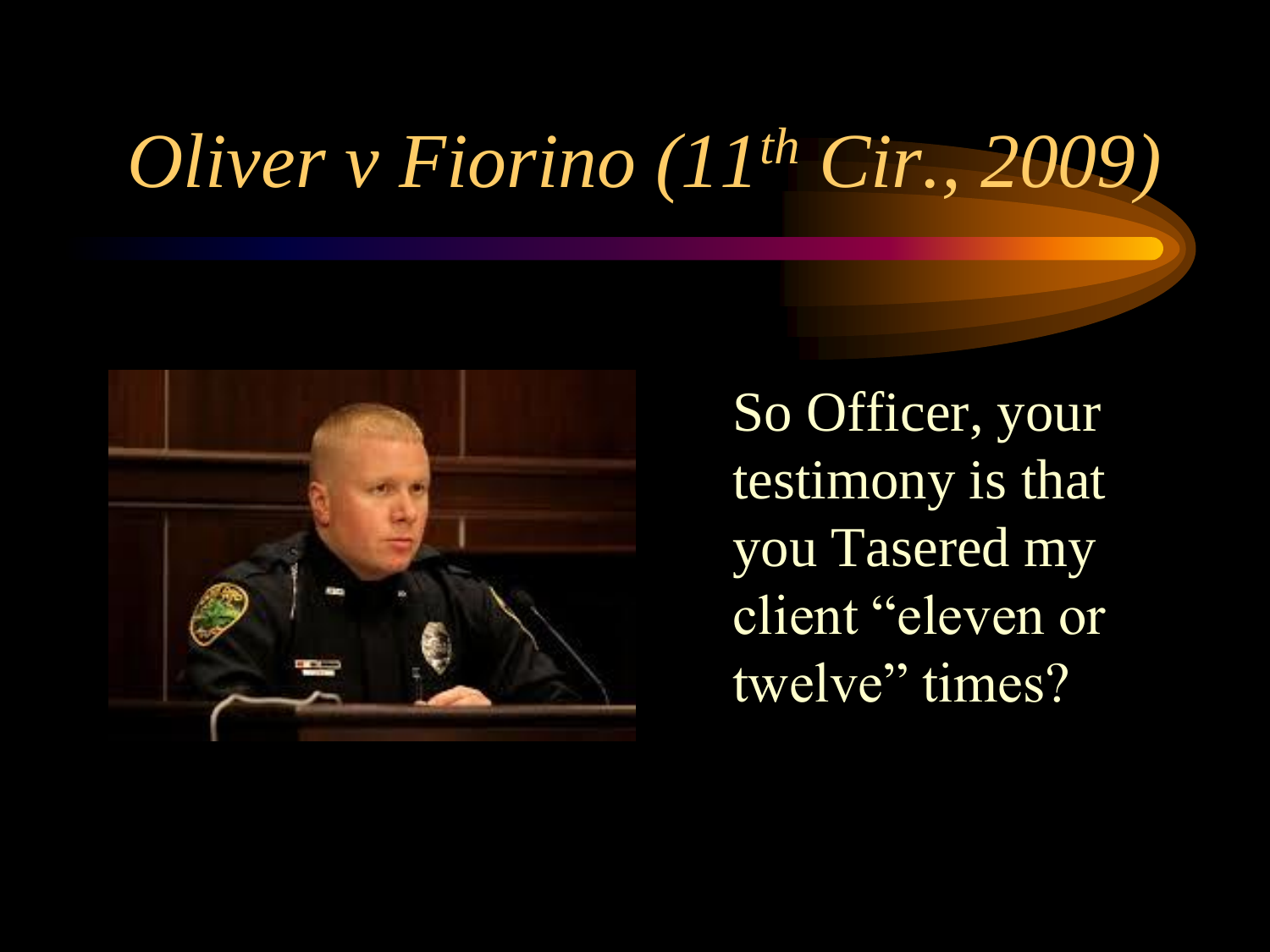# *Oliver v Fiorino (11th Cir., 2009)*

• "the force employed was so *utterly disproportionate* to the level of force reasonably necessary that any reasonable officer would have recognized that his actions were unlawful."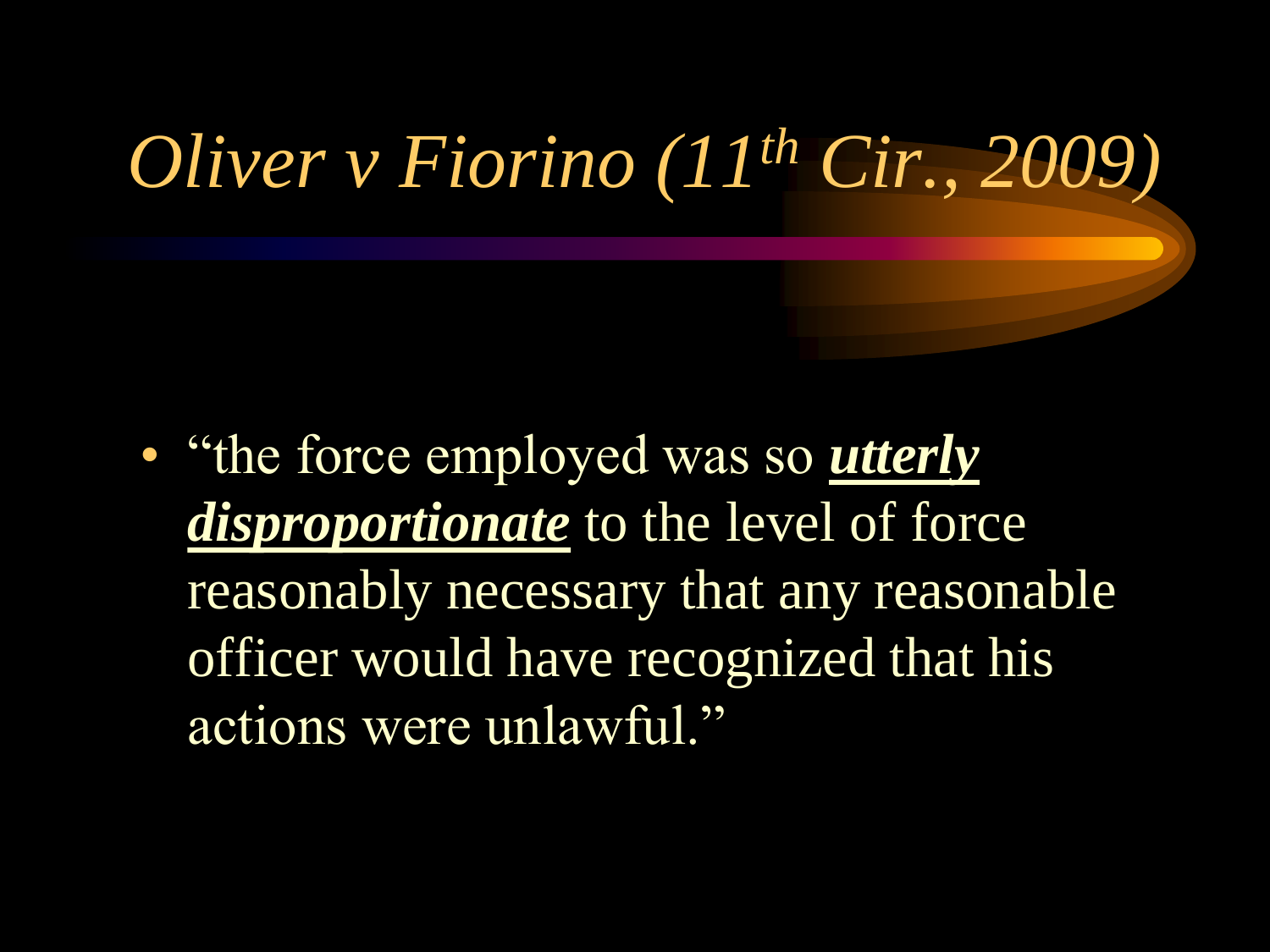# *Why Was He Tased More Than 8 Times?*



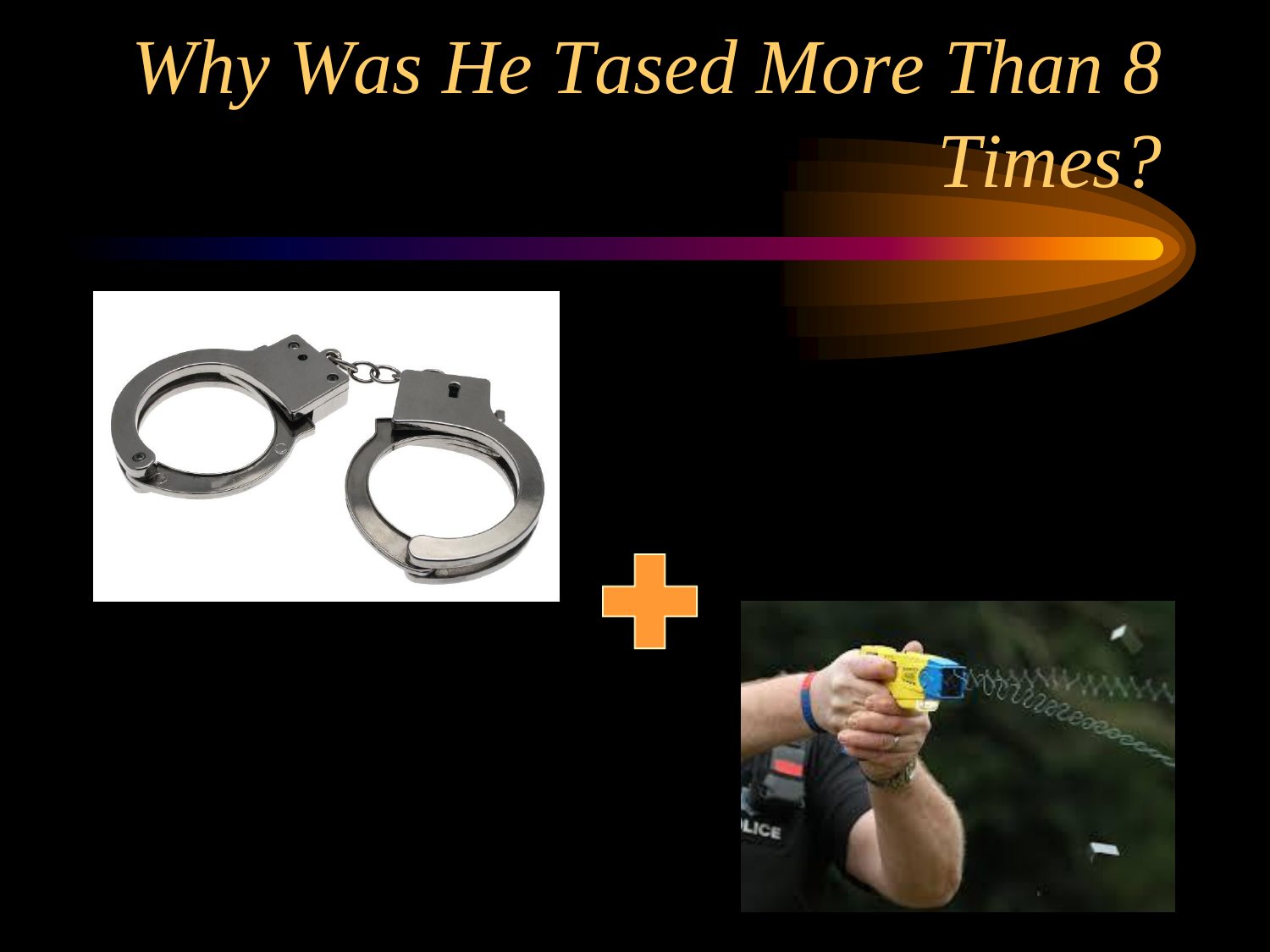# *Mann v Taser International et al (11th Cir., 2009)*



When you Taser someone….and they die….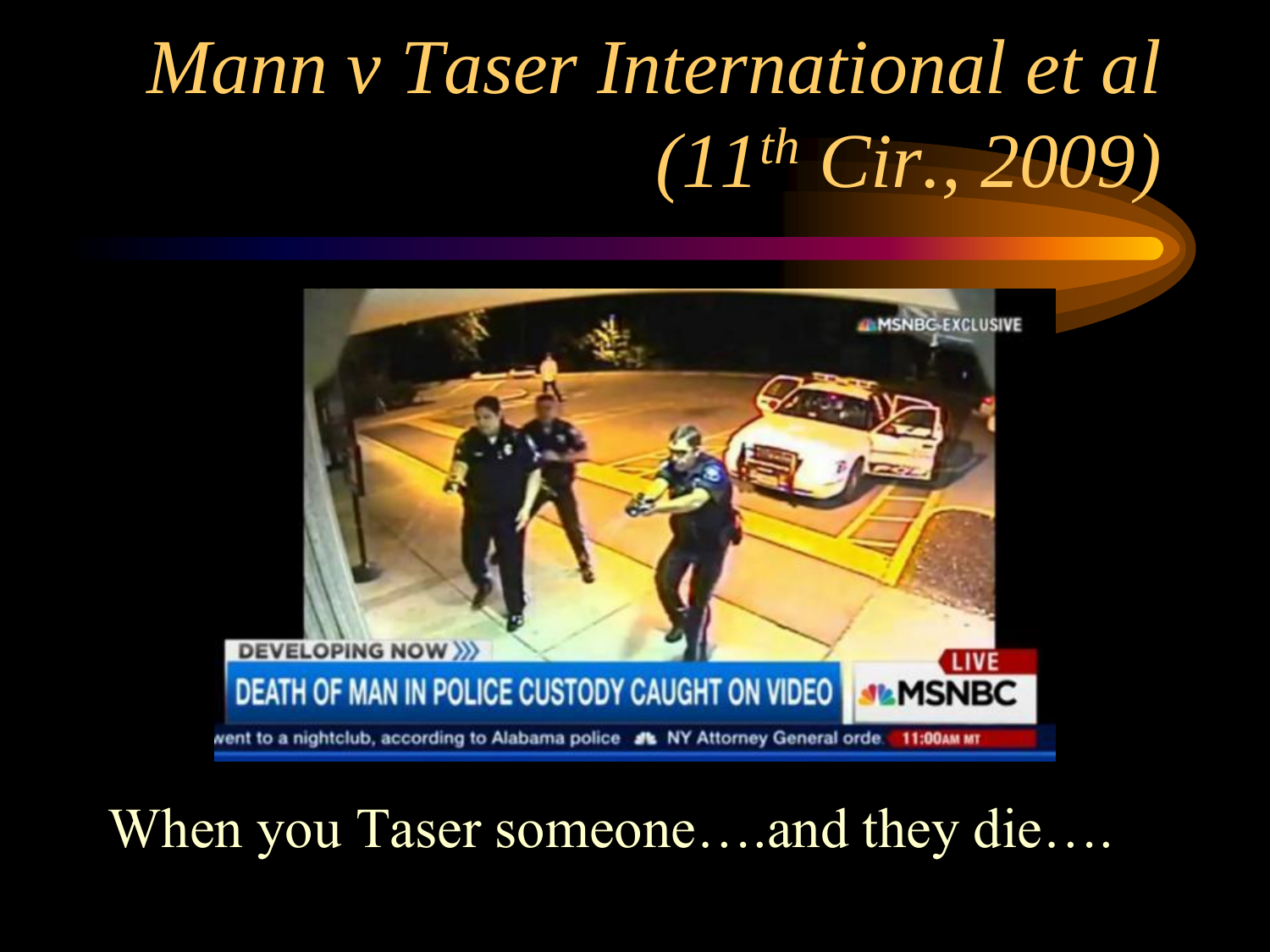#### *Mann v Taser International*

- Using a Taser on a subject who is handcuffed
- Medical Treatment
- Influence of drugs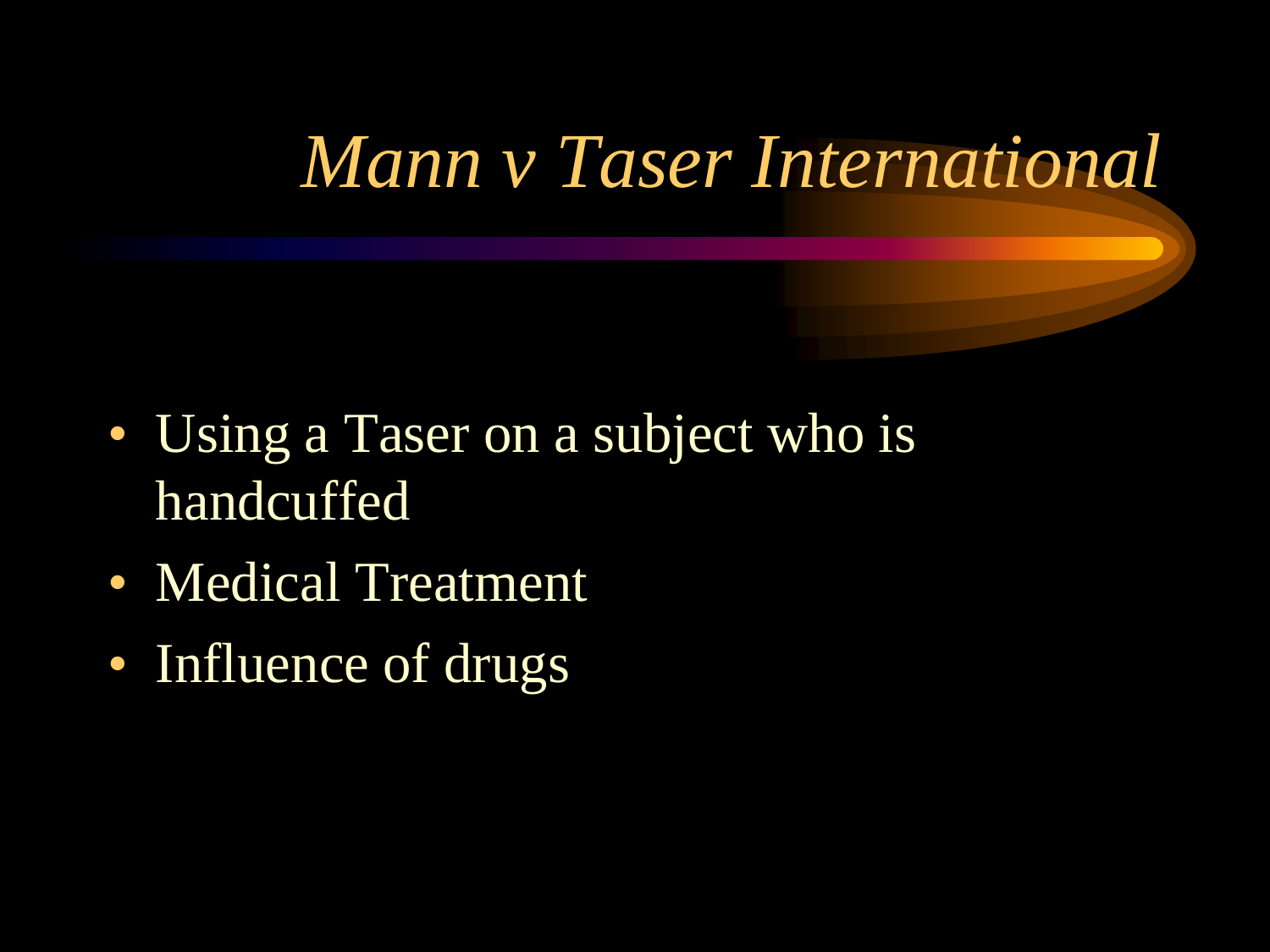#### *Bryan v. McPherson (9th Cir. 2010)*

• **The Taser becomes an "intermediate or medium, though not insignificant, quantum of force."**

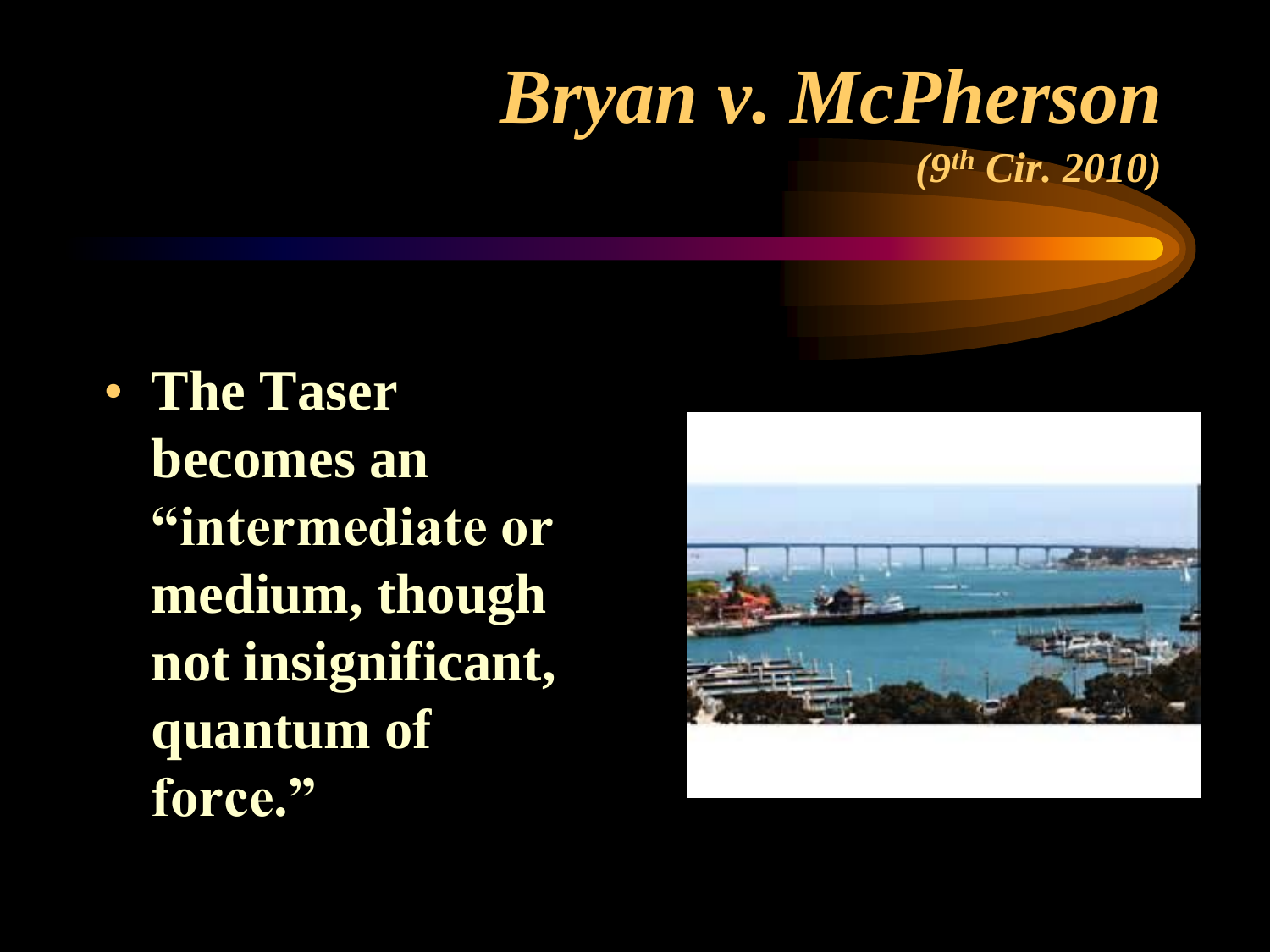# *Bryan v McPherson (9th Cir., 2010)*

- Use of the Taser WAS excessive BUT…..
- Because the law on the use of Tasers is still "in its development stage, an officer could have reasonably believed that the use of a Taser was lawful under these circumstances."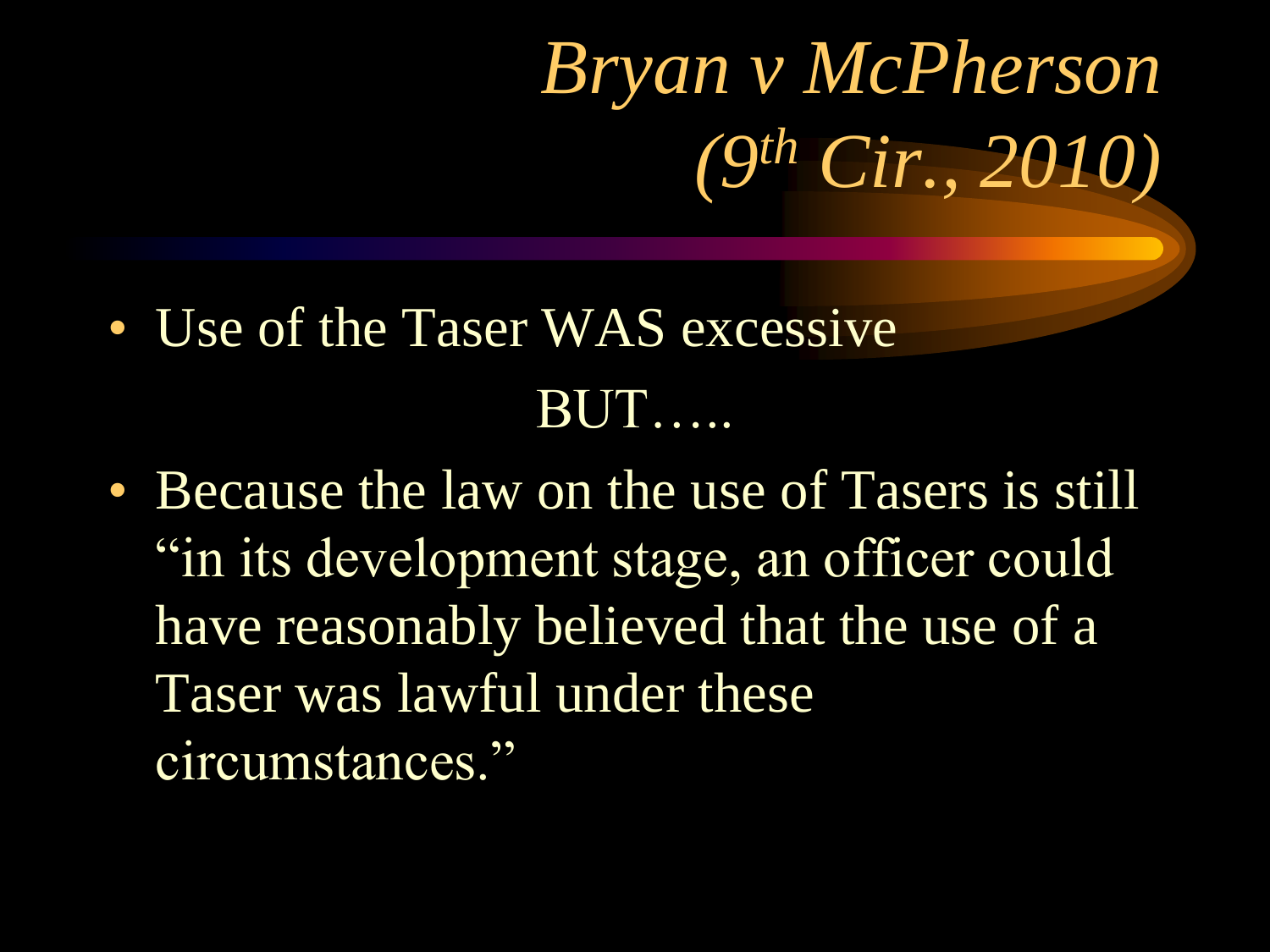#### *Bryan v. McPherson 608 F.3d 614 (9th Cir. 2010)*

- *…whether Officer MacPherson believed that Bryan had committed a variety of nonviolent misdemeanors or that Bryan*  was mentally *ill, this Graham factor does not support the deployment of an intermediate level of force.*
- *No verbal warning*
- *Could other tactics have been used?*

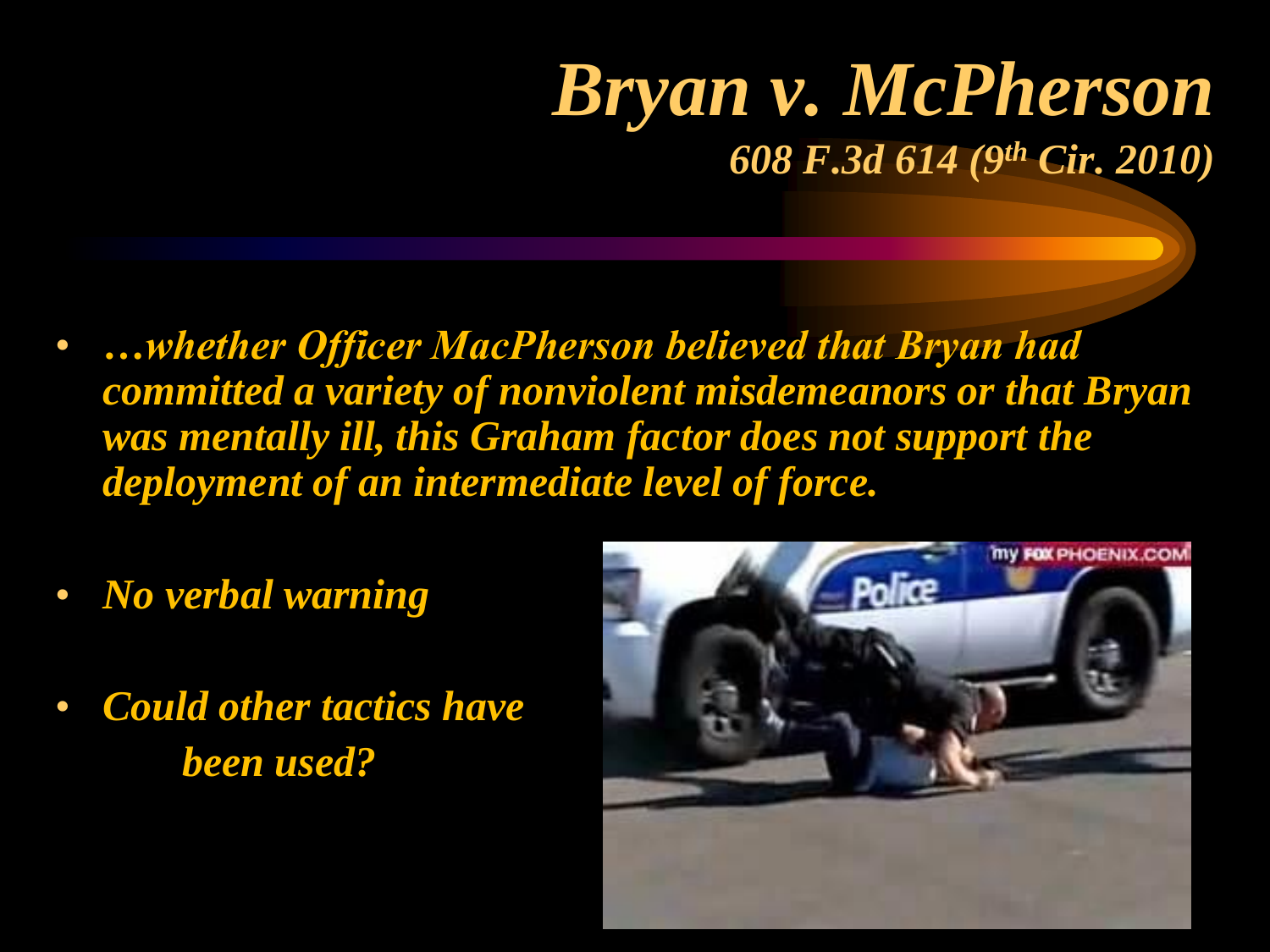#### *Mattos v Agarano Brooks v City of Seattle (9th Cir., 2011)*

- Non-threatening, non-violent, and nonresistive behavior + Taser = Excessive
- Passive resistance from a pregnant woman on a traffic stop  $+$  drive stun  $=$  Excessive

• BUT...the law still is not clearly established, therefore qualified immunity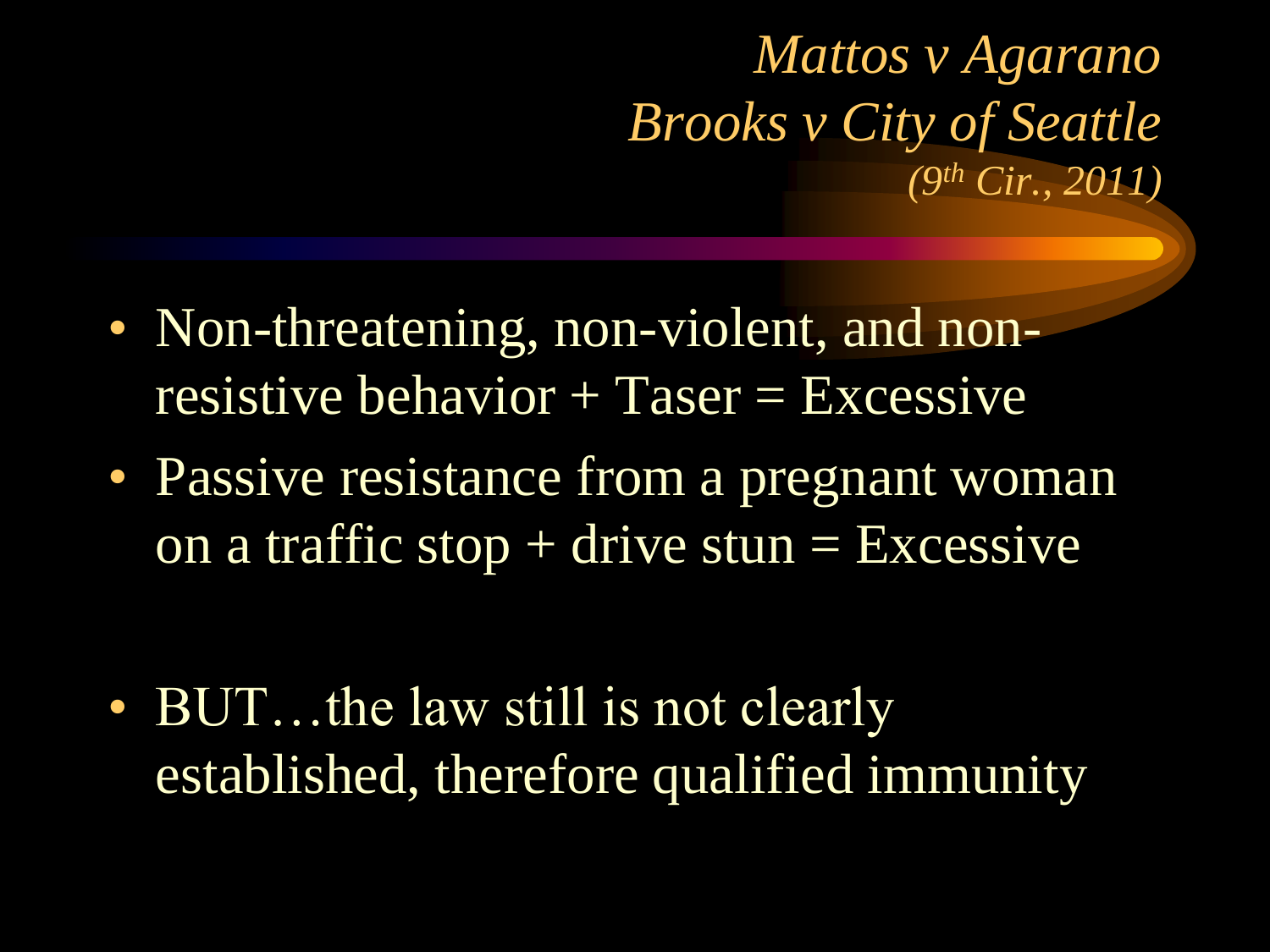## *Young v. County of Los Angeles* **9 th Circuit 08/26/11**

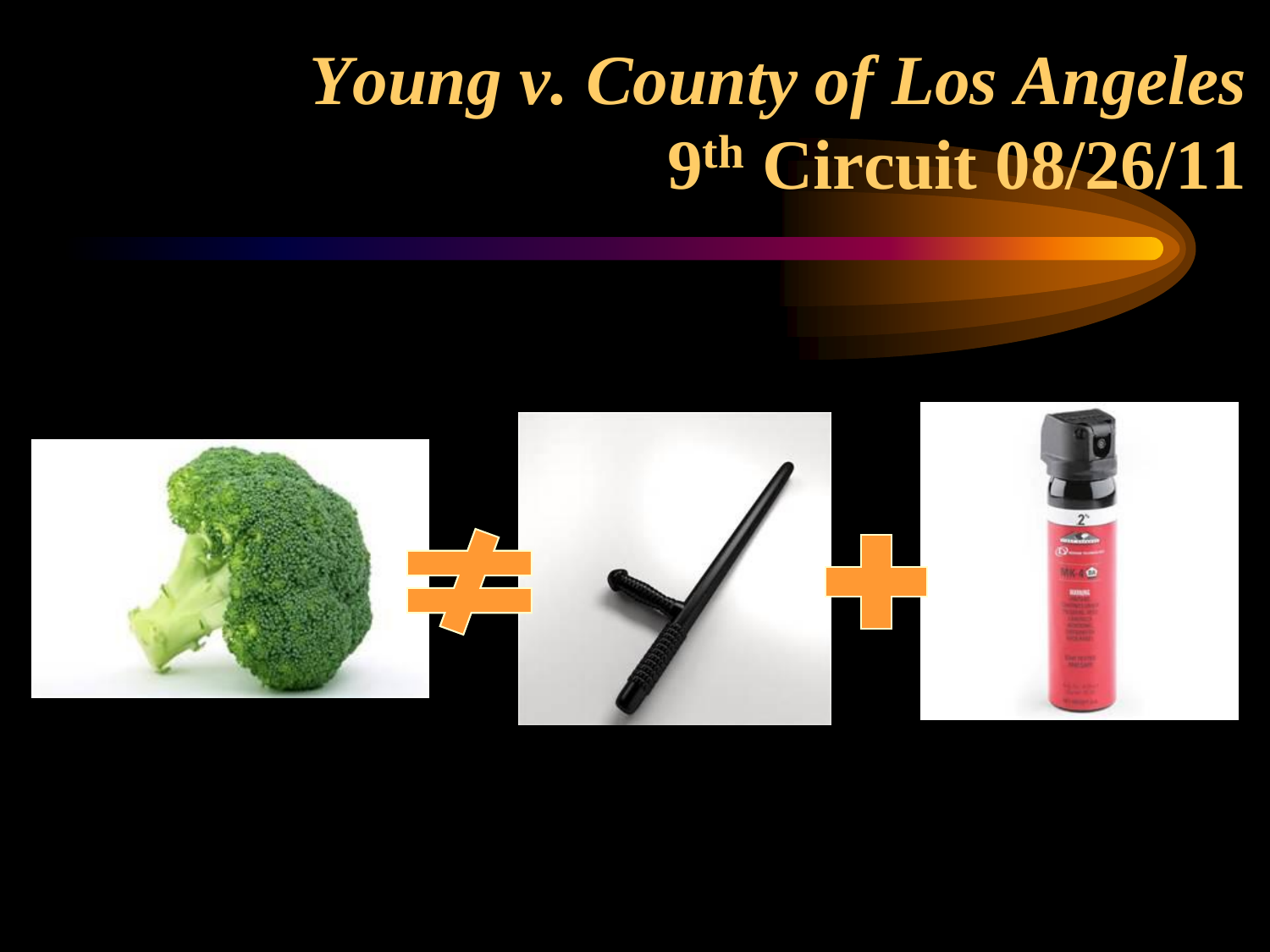#### *Young v. County of Los Angeles*

- On appeal did not argue that Young posed any physical threat to him prior to the use of OC nor that he feared such a threat.
- …struck Young with the baton because he "believed that Young was trying to gain a position of advantage over him, from which he could then launch an assault," and that he " believed that Young was about to throw the broccoli at him in order to cause a distraction before assaulting him."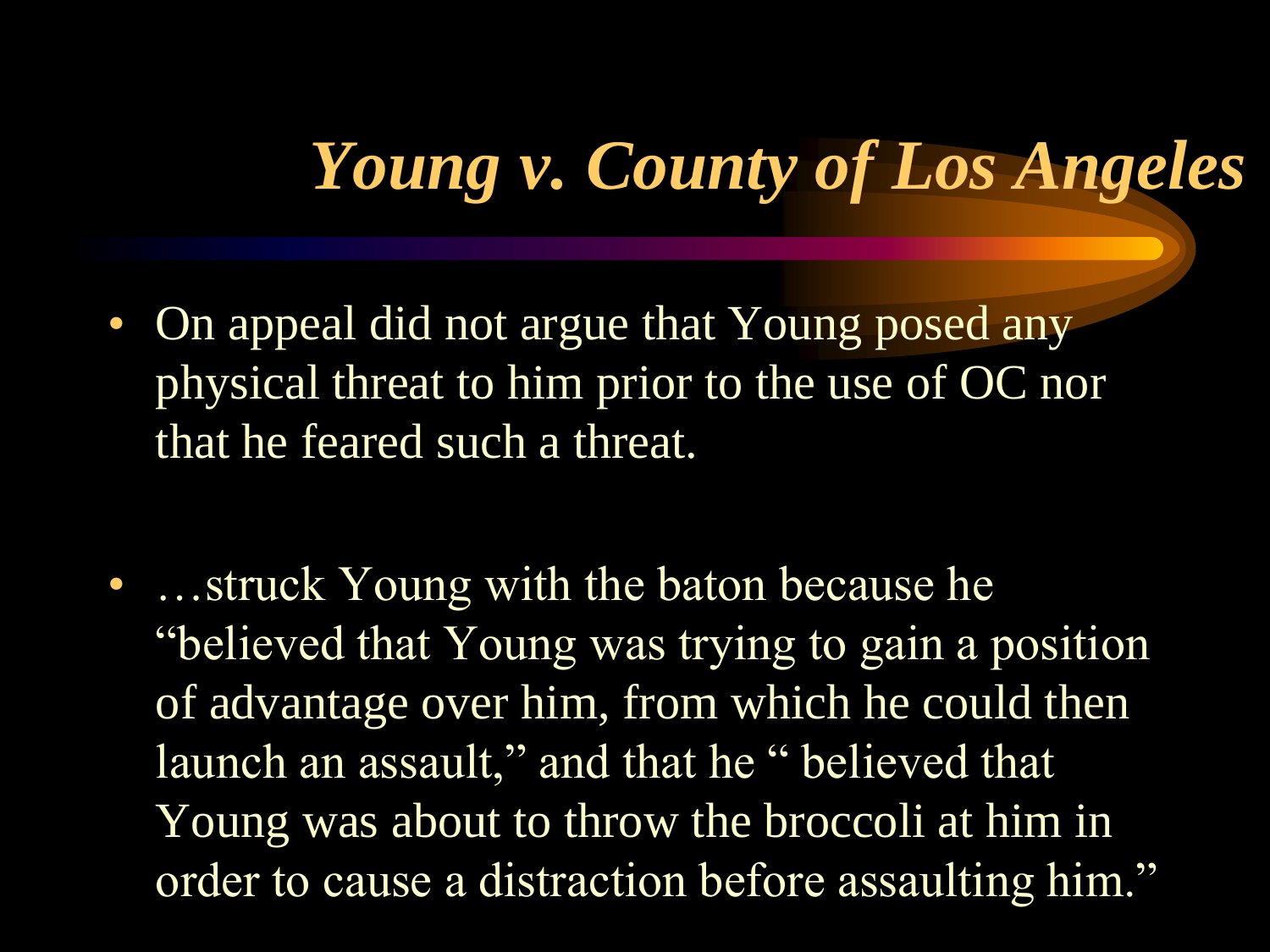## *Young v. County of Los Angeles*  **Recorded Media Review Issue**

- **The officer wrote in his report that driver had responded to his orders with the objection, "F\*\*\* you, I don't want to, I'm eating my vegetables."**
- **The audio transcript records no such statement by the driver.**
	- **It DID however record the officer saying, "Well, you know what, that's part of not going along with the program."**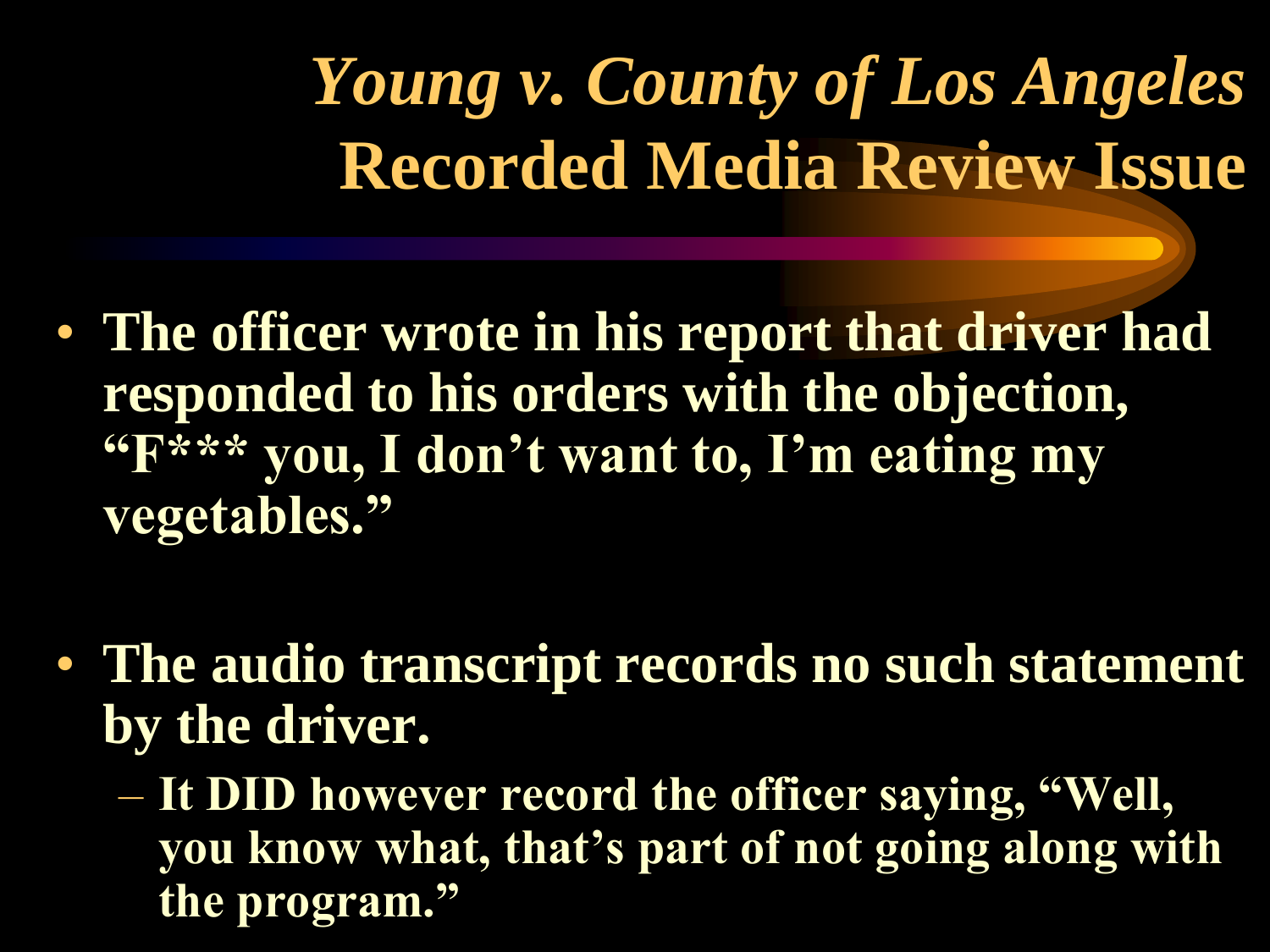## *Young v. County of Los Angeles* **Taser, OC, Batons = Intermediate Force**

- "Both pepper spray and baton blows are forms of force capable of inflicting significant pain and causing serious injury.
- As such, both are regarded as "intermediate force" that, while less severe than deadly force, nonetheless present a significant intrusion upon an individual's liberty interests.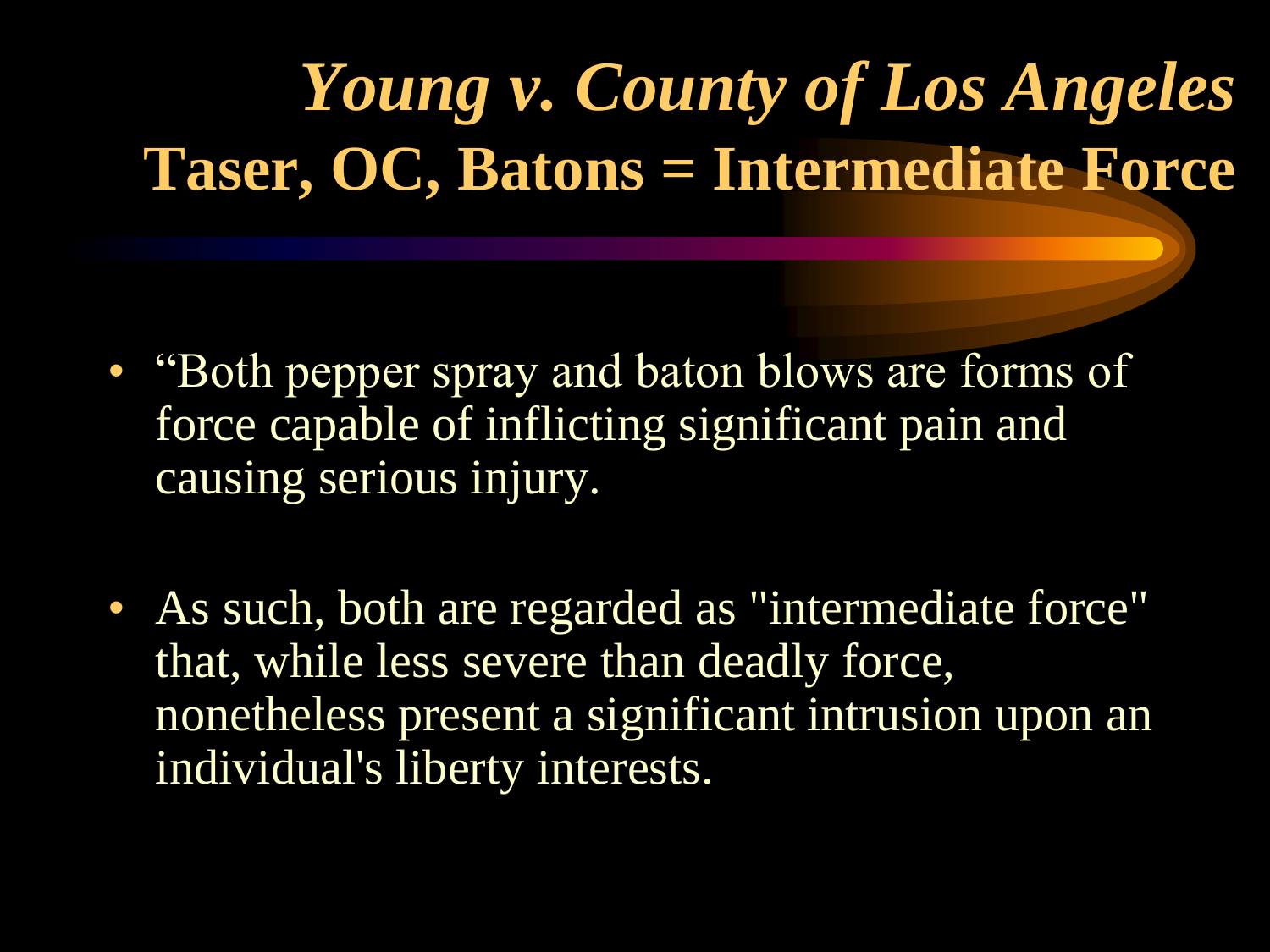# *Glenn v Washington County (9th Cir., 2011)*



Lukus Glenn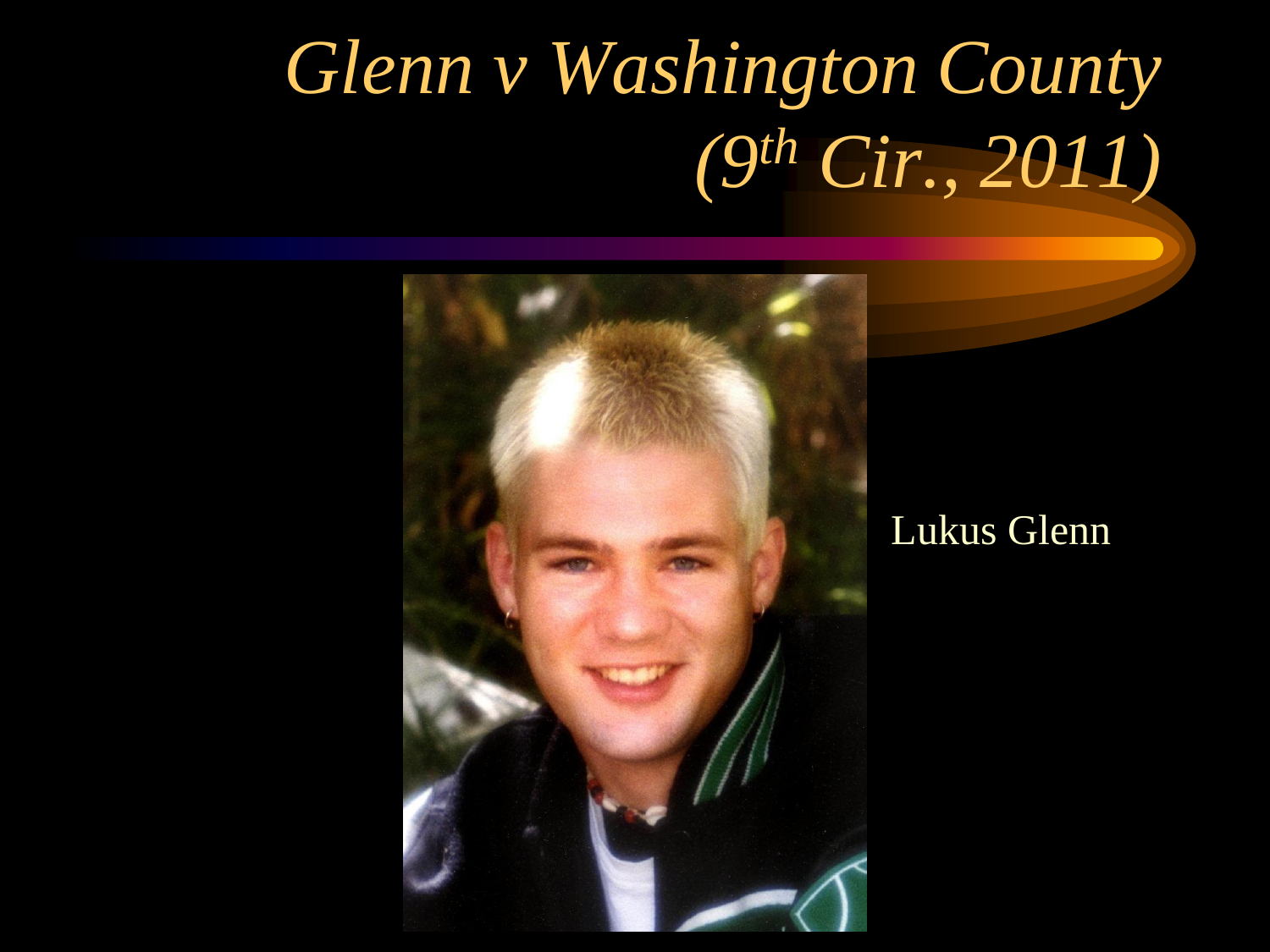# *Glenn v Washington County*

- Time
- Less-lethal precipitates deadly force:

*"Where an officer intentionally or recklessly provokes a violent confrontation, if the provocation is an independent Fourth Amendment violation, he may be held liable for his otherwise defensive use of deadly force."*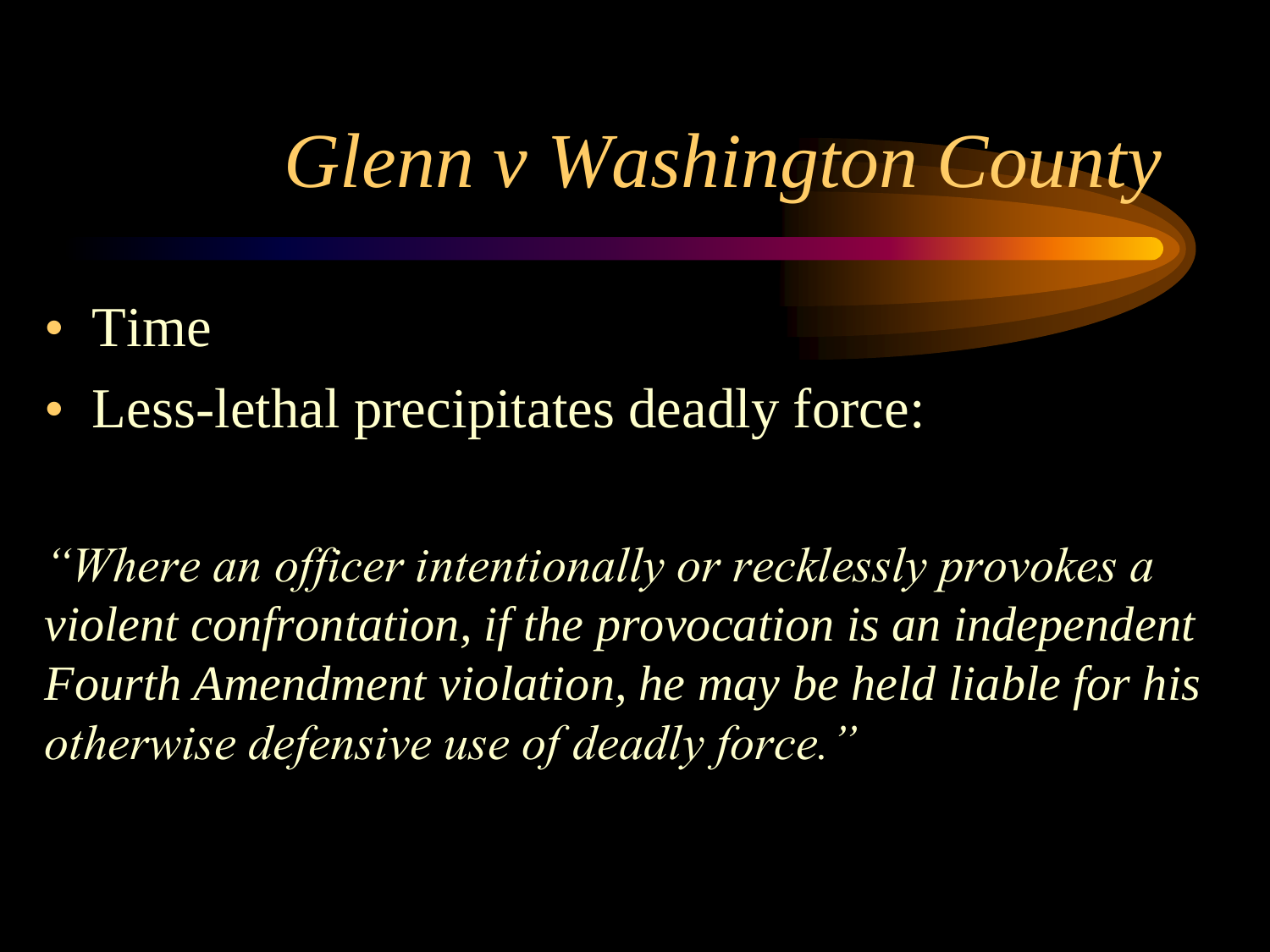# *Armstrong v Village of Pinehurst et al (4th Cir., 2016)*

• "Deploying a Taser is a serious use of force."

• "Taser use is unreasonable force in response to resistance that does not raise a risk of immediate danger."